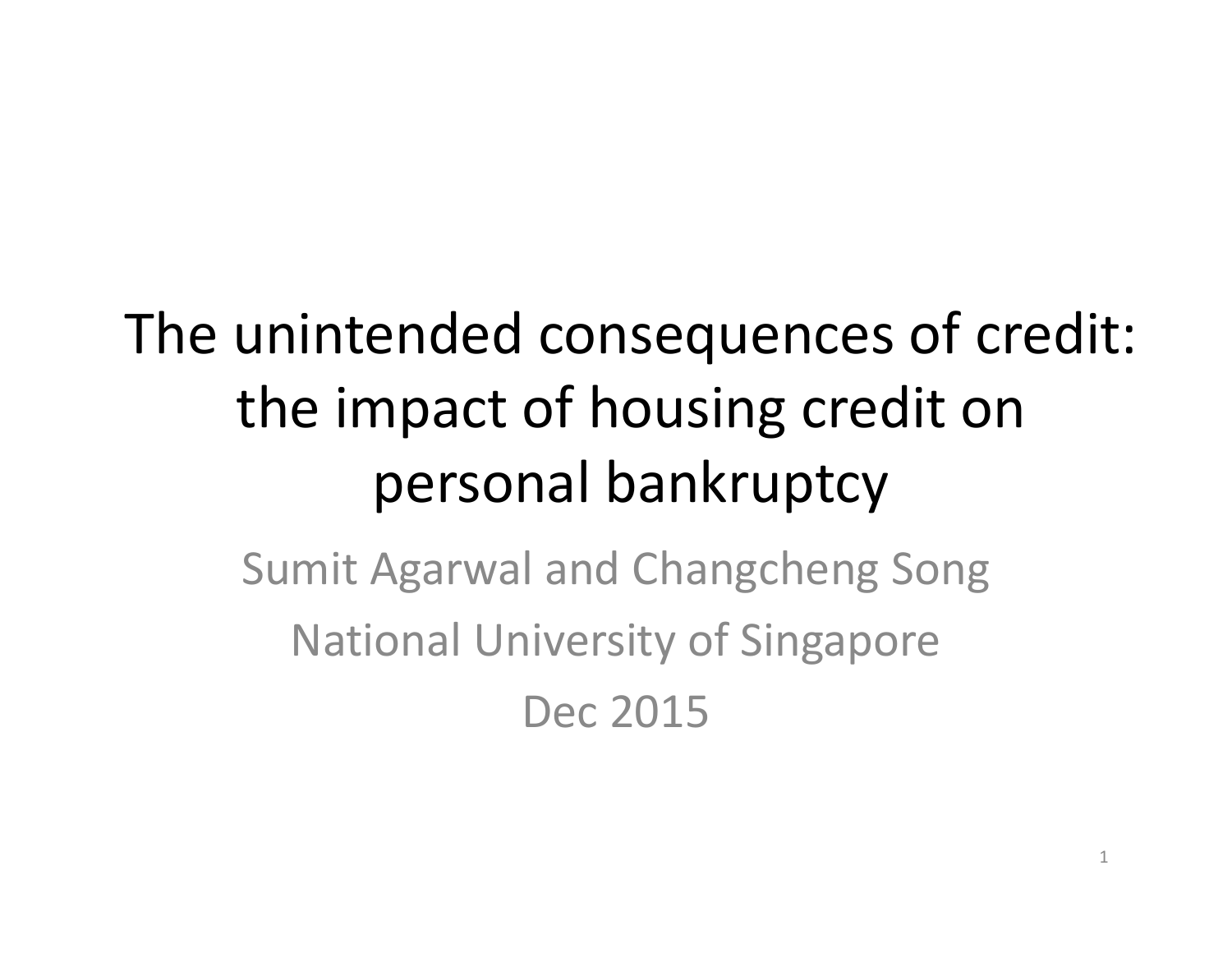## Motivation

- It is important to understand the impact of credit on household finance decisions
	- $-$  In the US, research shows increasing the flow of credit is counterproductive, and rise of household debt is considered one of factors contributing to the Great recession (Mian and Sufi 2014)
	- – $-$  Excessive household debt leads to foreclosures, causing individuals to spend less
- Personal bankruptcy is an extreme household finance decisions.
- Question: what's the impact of credit on personal bankruptcy?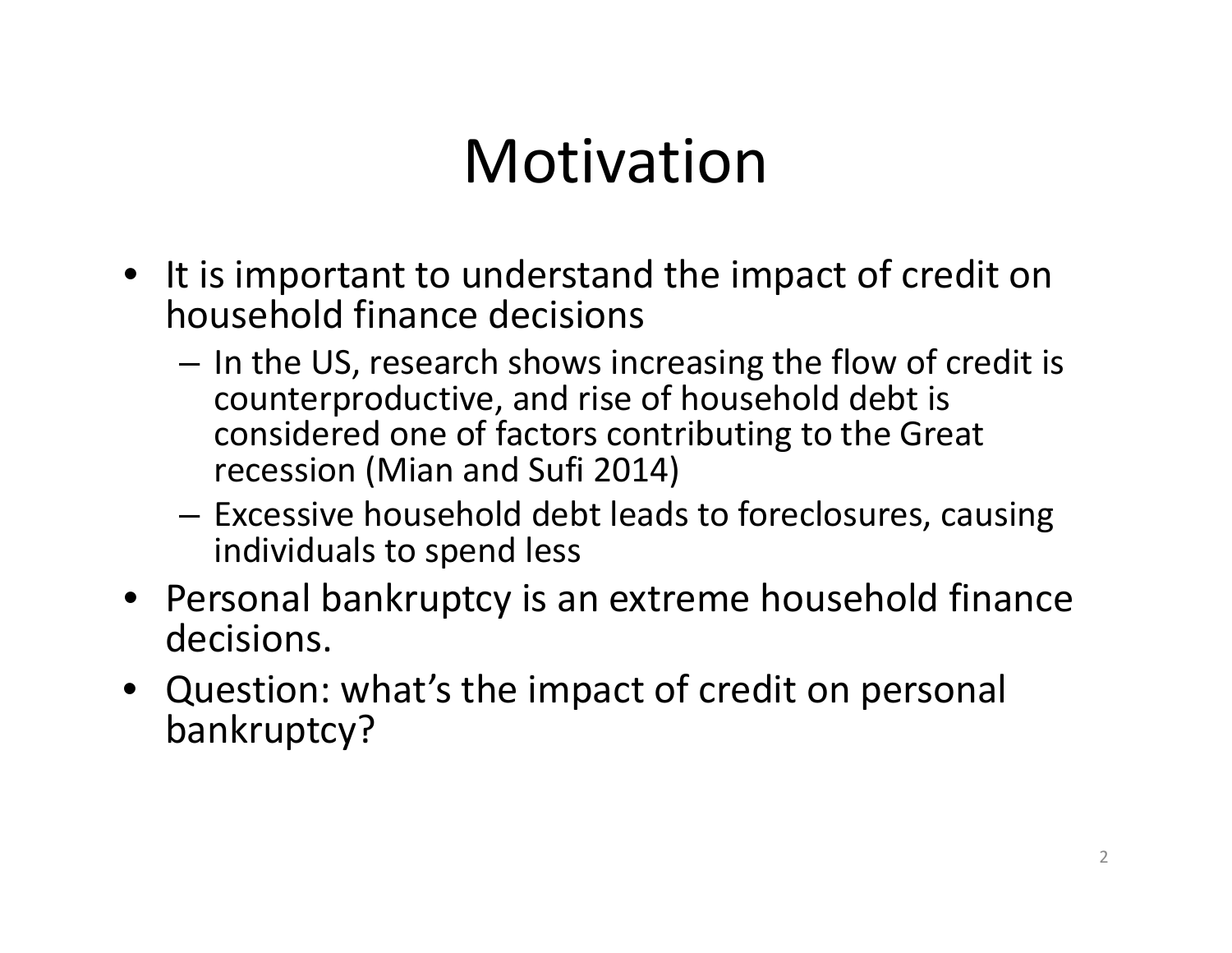# Motivation

- Difficulties in the literature:
	- Lack of data
	- –— Lack of design
- We study the impact of housing credit on personal bankruptcy in Singapore
	- – Merge individual level housing transaction data and individual level bankruptcy data
	- –Apply Dif‐in‐Dif strategy: housing policy change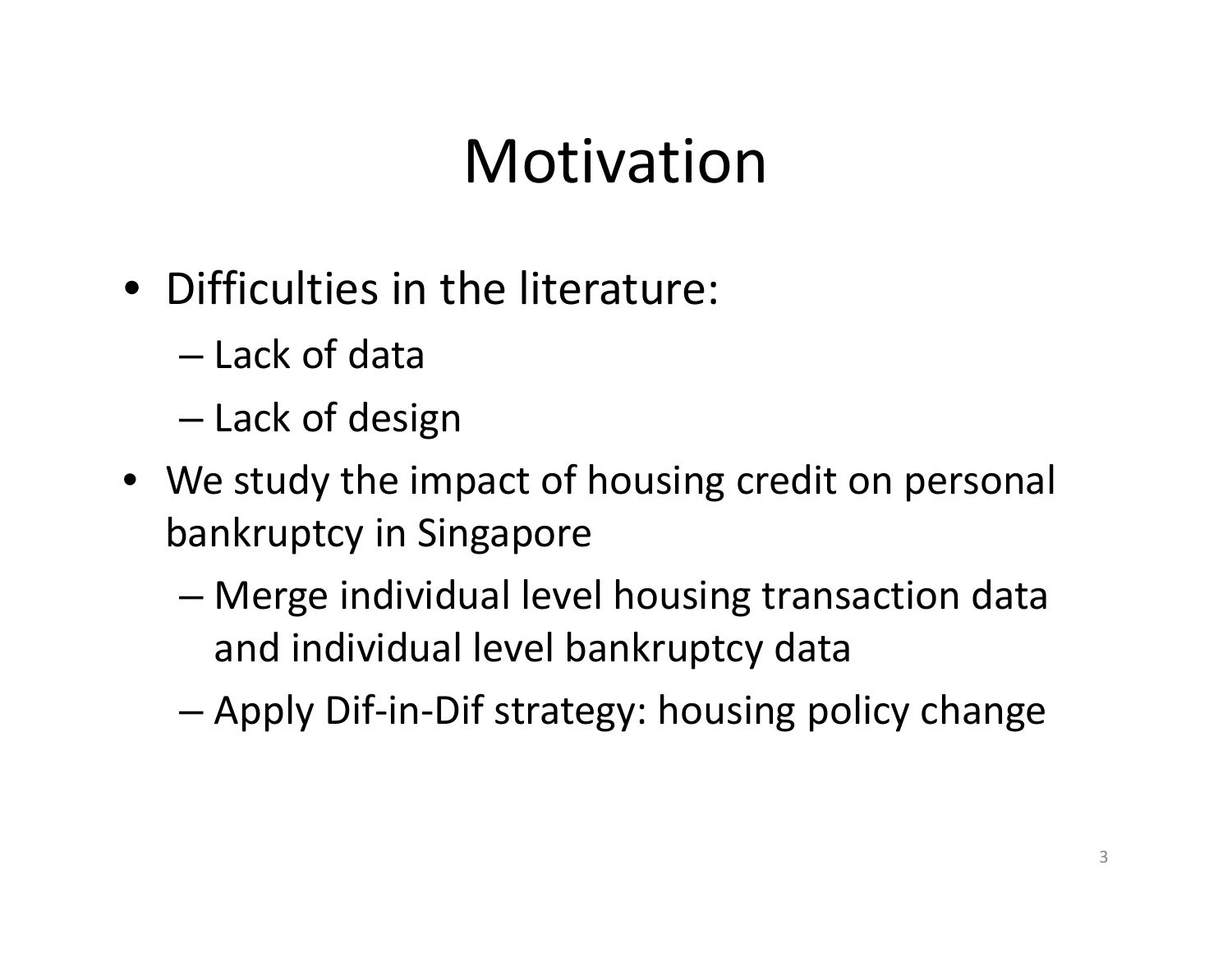# Main results

- Buying expensive/large houses after the increase in loan‐to‐value (LTV) ratio increases the likelihood of personal bankruptcy after buying the house.
- Possible Channels:
	- – $-$  Composition Effect: Increase in LTV ratio encourages individuals to buy expensive houses that they could not afford before
	- Debt burden Effect: Increase in LTV ratio increase the burden of repayment
- Our results:
	- $-$  Composition effect is unlikely to be the main channel
	- $-$  Debt burden effect is likely to be the main channel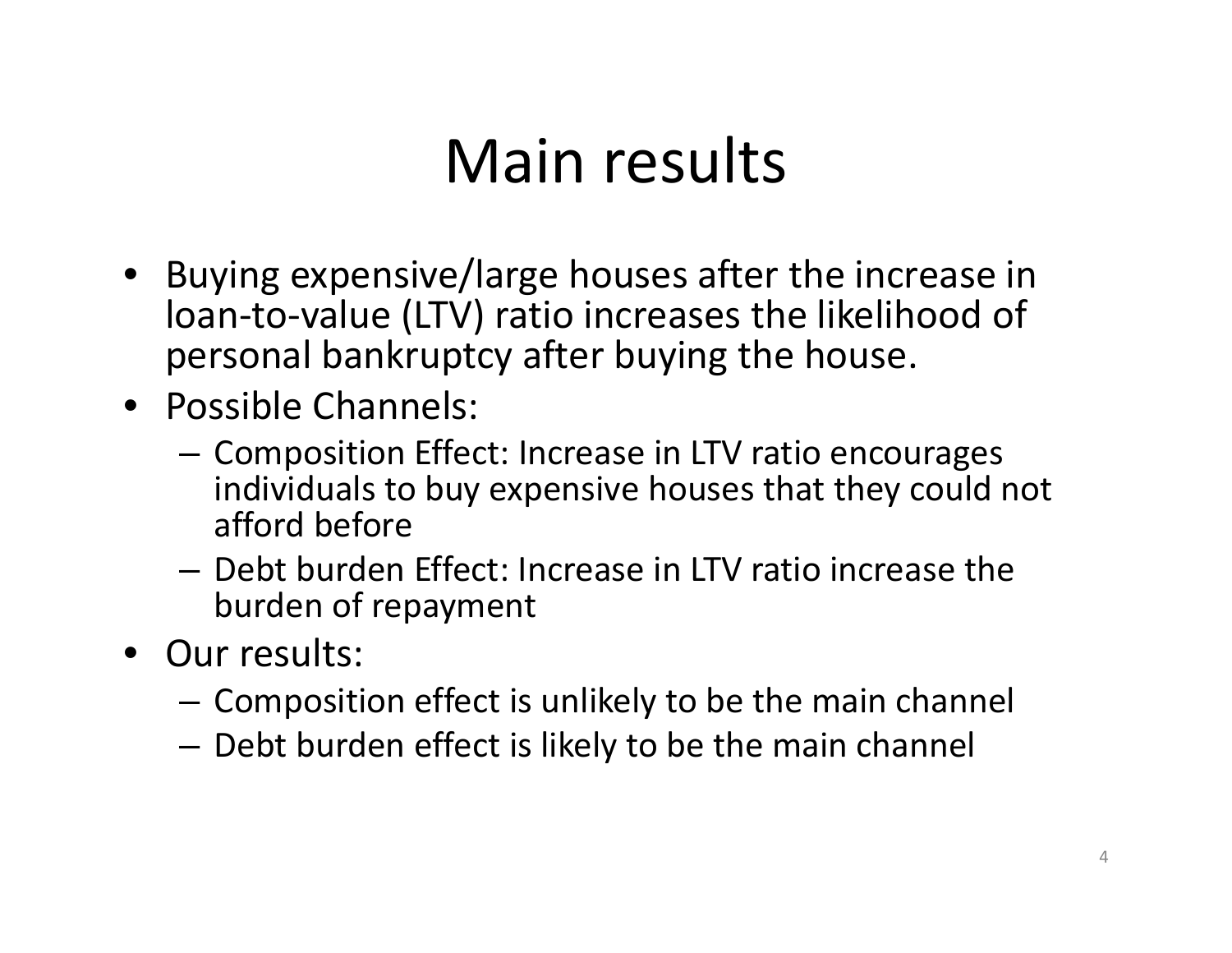# Contributions to Literature

- The expansion of credit has positive impact
	- – $-$  improve individual welfare (Karlan and Zinman 2008)
	- – $-$  insure against income fluctuation (Islam and Maitra 2010;  $\,$ Menon 2003)
- The negative consequences of credit are mainly about the effects of payday loan in the US
	- $-$  Increase personal bankruptcy rates (Skiba and Tobacman 2009)
	- – $-$  Increase difficulty paying mortgage and rent (Melzer 2011)
	- – $-$  Decline in job performance and retention (Carrell and Zinman 2013)
	- – $-$  Increase in financially motivated crimes (Cuffe 2013)
- This paper study the negative impact of housing credit on personal bankruptcy in Singapore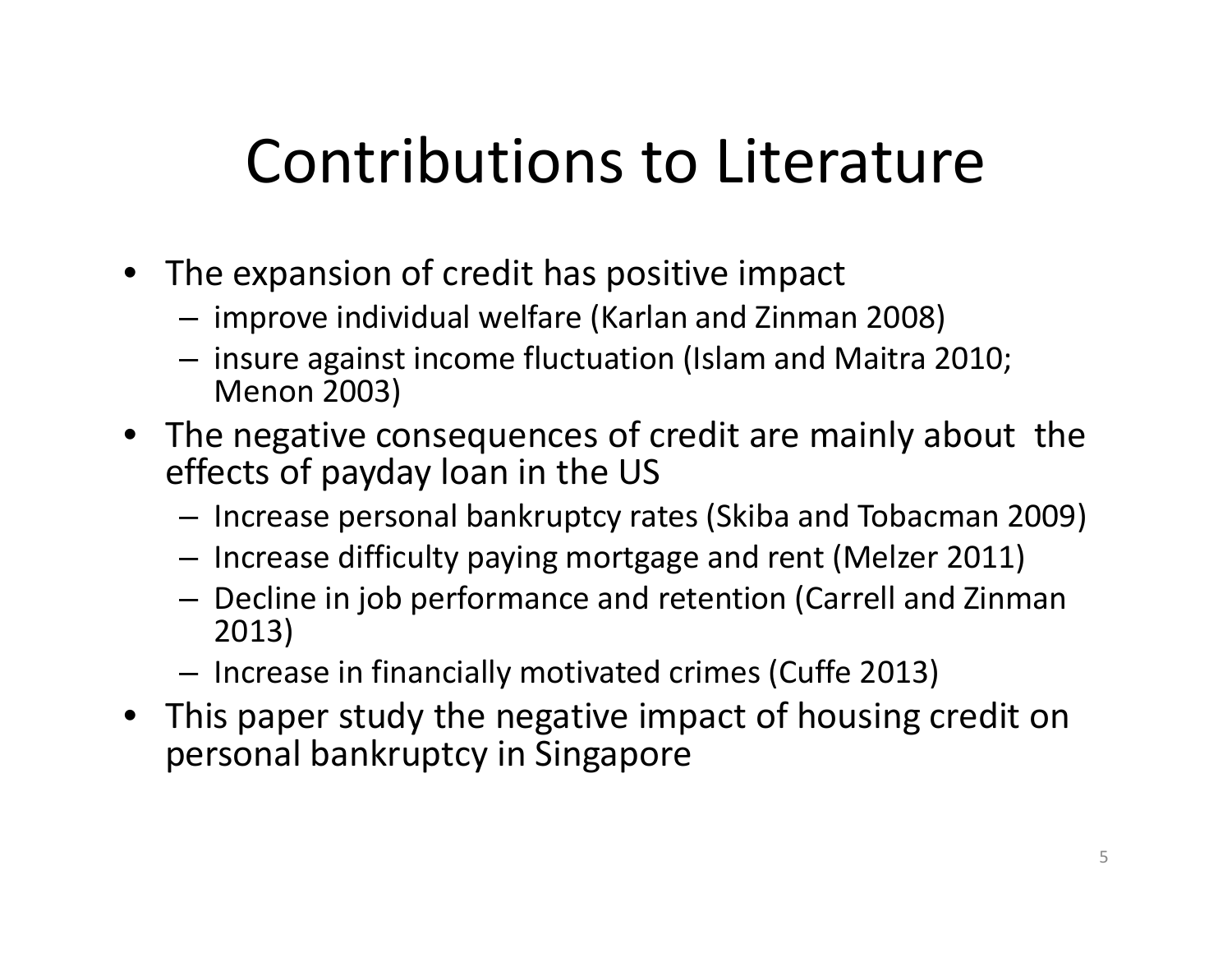# Contributions to Literature

- Reasons for personal bankruptcy
	- Strategic motive: financial benefit from filing <sup>&</sup>gt; cost of filing (Fay et al 2002)
	- – Negative shock: medical or income shocks (Domowitz and Sartain 1999, Himmelstein et al 2009)
	- – Access to high‐interest payday loan (Skiba and Tobacman 2009)
- This paper identifies another reason: easy access to housing credit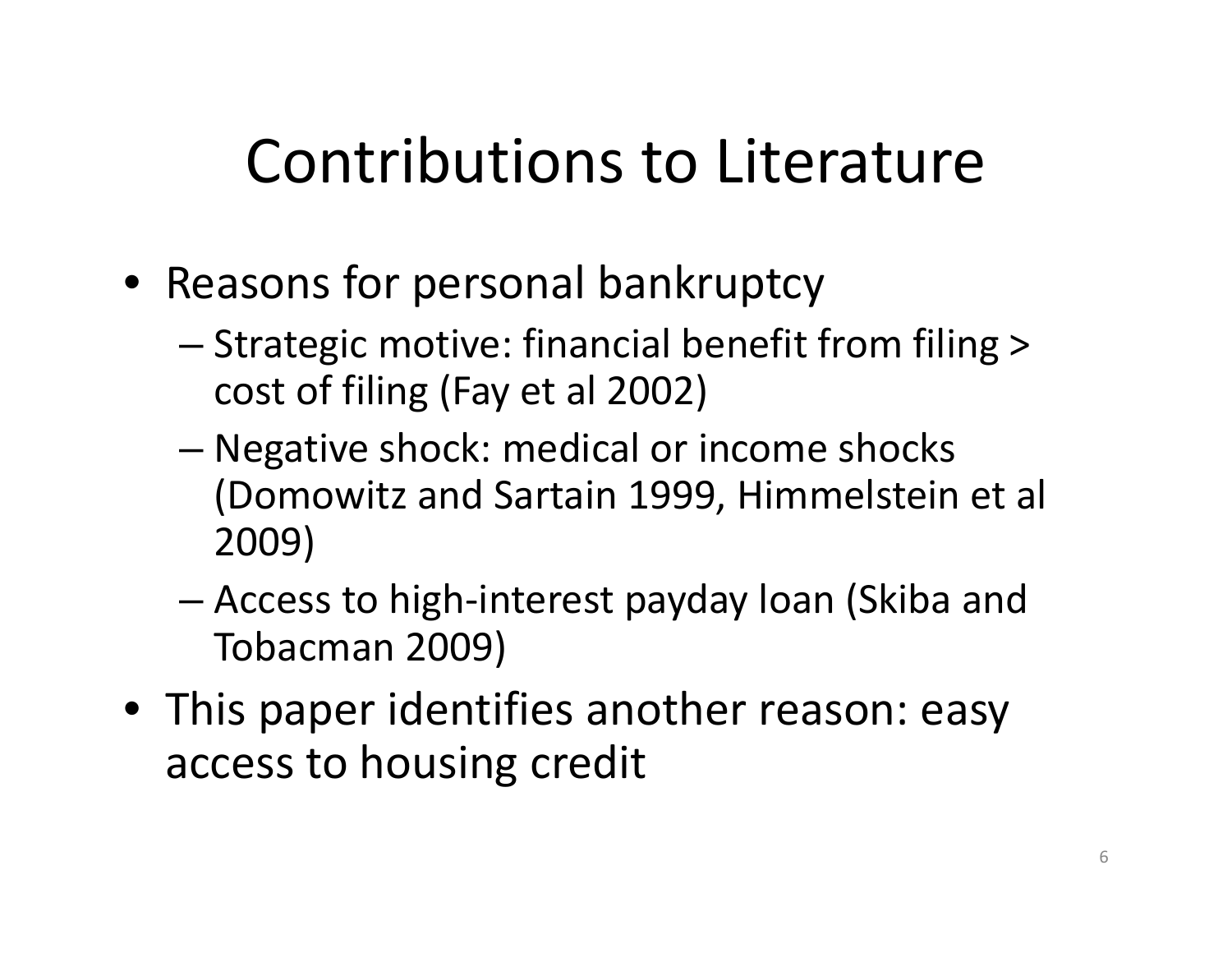### Institutional Background

#### Key policy changes for private residential properties:

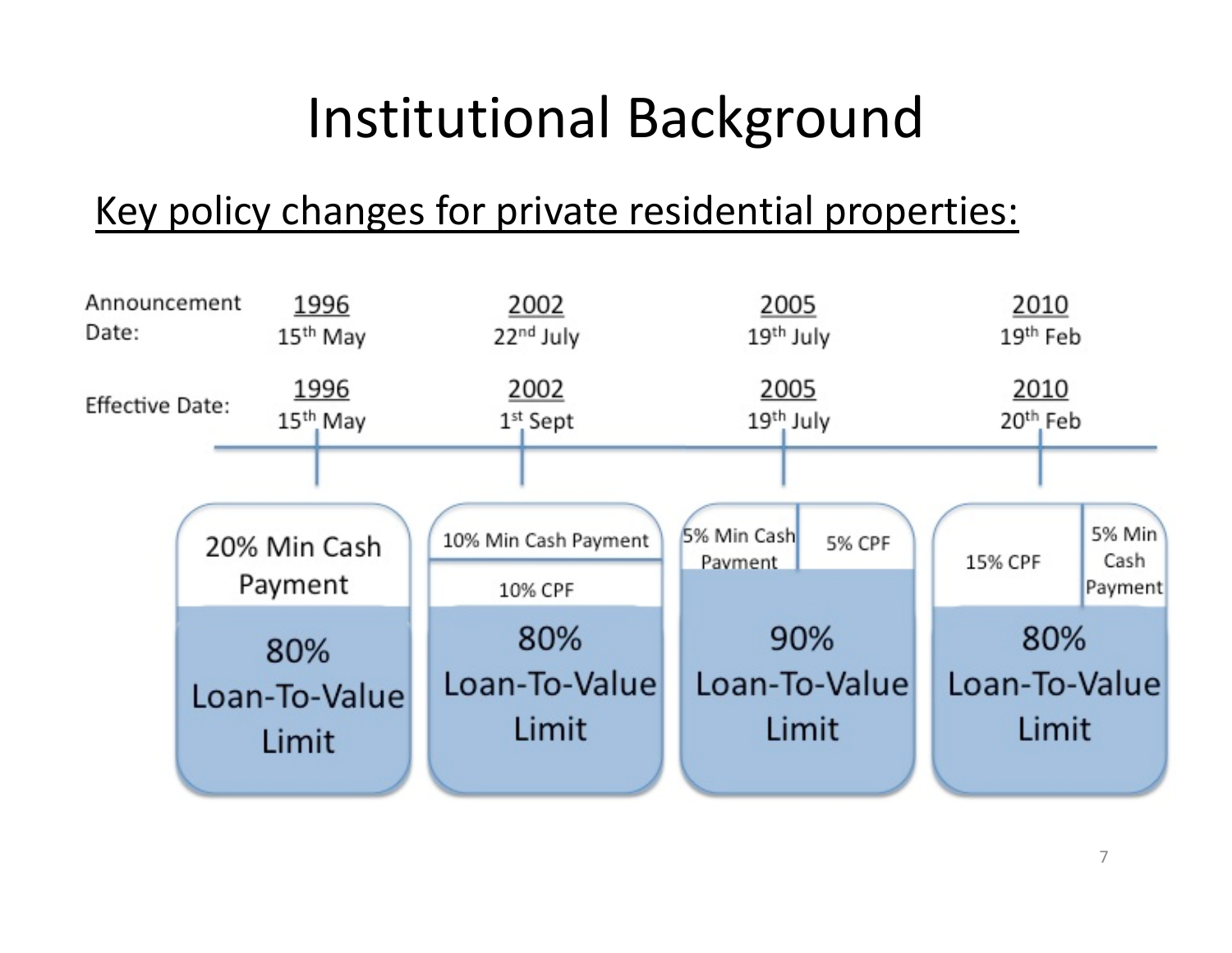### Institutional Background

Personal Bankruptcy:

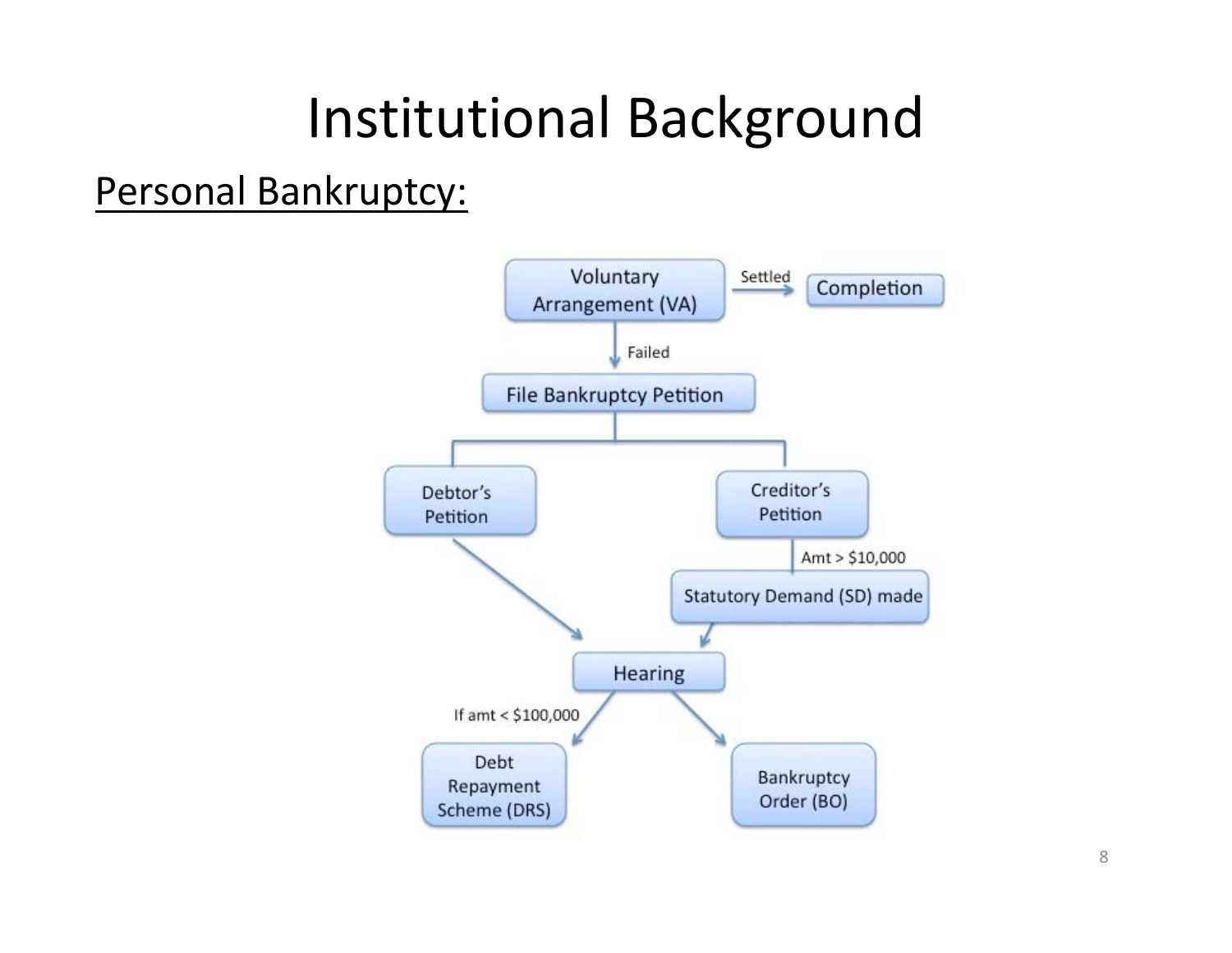# Institutional Background

#### Personal Bankruptcy:

- If an individual is declared bankrupt, all the assets will vest in the Official Assignee for the benefit of the creditors.
- $\bullet$  Exemption:
	- Furniture, personal effects, limited tools of trade
	- Any private properties held by debtor on trust for any other person
	- HDB flats (where at least one of the owners is <sup>a</sup> Singapore Citizen)
	- Monies in their CPF account
	- Life insurance policies (expressed to be for their spouse or children benefit) and life insurance nominations
	- Any other properties that are excluded under any other written law as well as
	- Compensations awarded for legal actions in repeat of their personal injuries or wrongful act against them
- $\bullet$  Bankrupt must make <sup>a</sup> monthly contribution to bankruptcy estate for the benefit of creditors until discharge
- $\bullet$ • Closer to Chapter 13 in US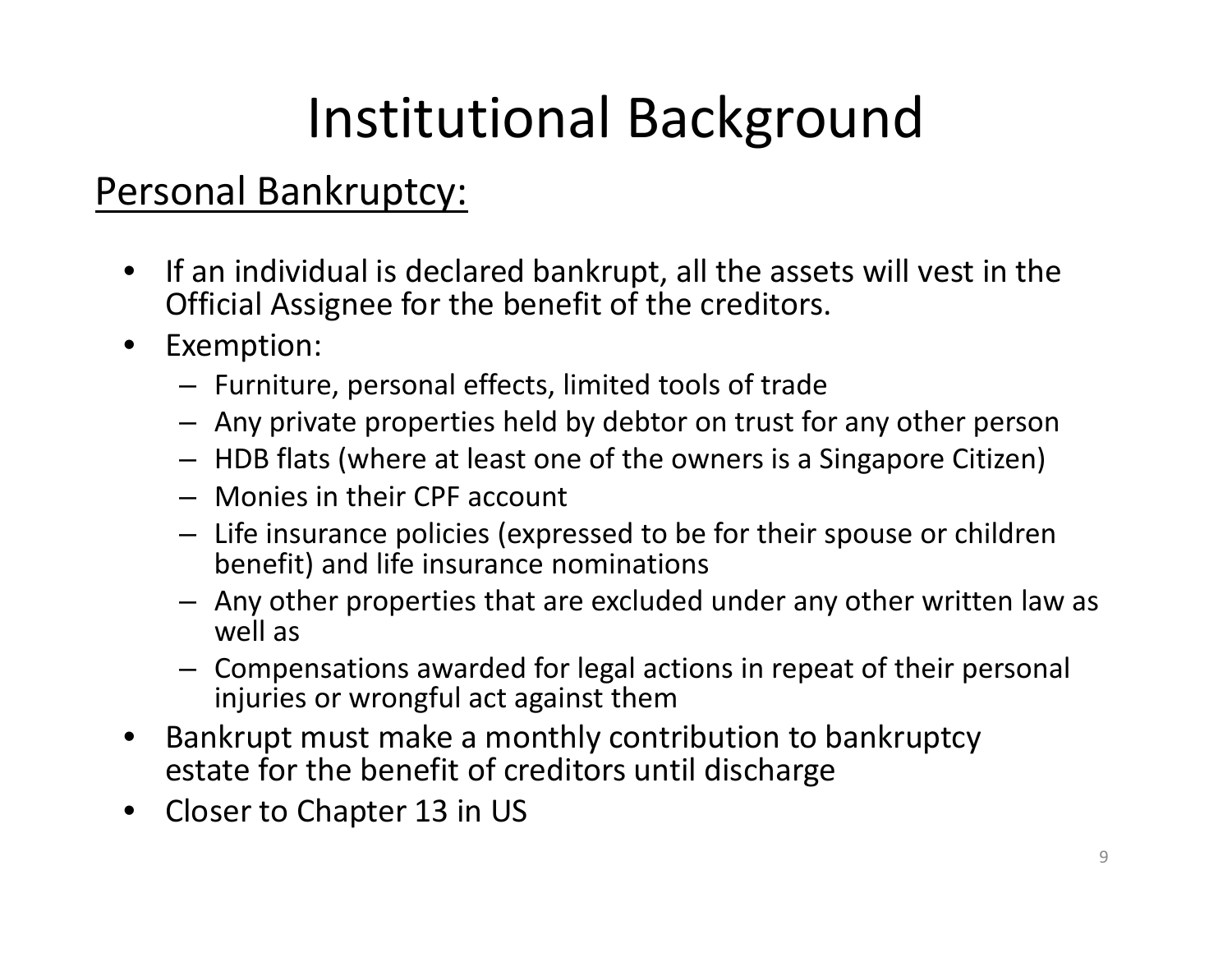### Empirical Strategy

- We apply differences‐in‐differences (DD) strategy to study the impact of LTV ratio increase in 2005 on personal bankruptcy rates
- We explore two sources of variations
	- Time variation: compare those who purchase houses before and after LTV ratio increase
	- Cross sectional variation in total housing price and dimensions: compare those who purchase less expensive (smaller) houses and those who purchase more expensive (larger) houses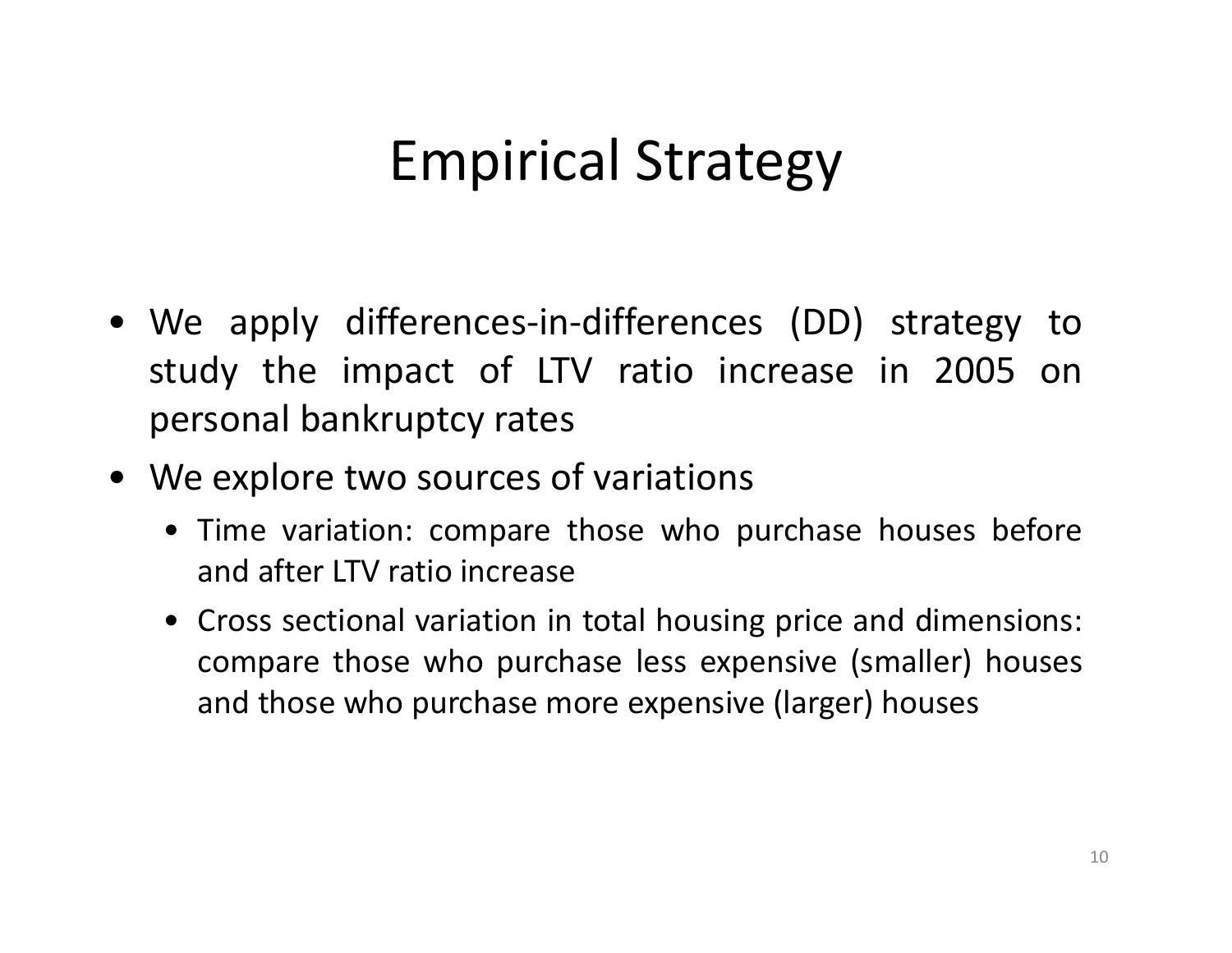## Data

- Housing data: over 166,000 private property housing transactions in Singapore from 1995 to 2012
- Personal bankruptcy data: over 76,000 personal bankruptcy in Singapore from 1985 to 2012
- Lawsuit data: more than 532,000 lawsuits in Singapore from 1994 to 2012
- The features of these datasets:
	- •Identifiers: merge to each other
	- $\bullet$ Date of events: time line of different events
	- $\bullet$ Various individual, housing characteristics
	- •**•** Limitation: no mortgage information
- Mortgage data: about 4000 mortgage loans originated between 1992 and 2012 from <sup>a</sup> large representative bank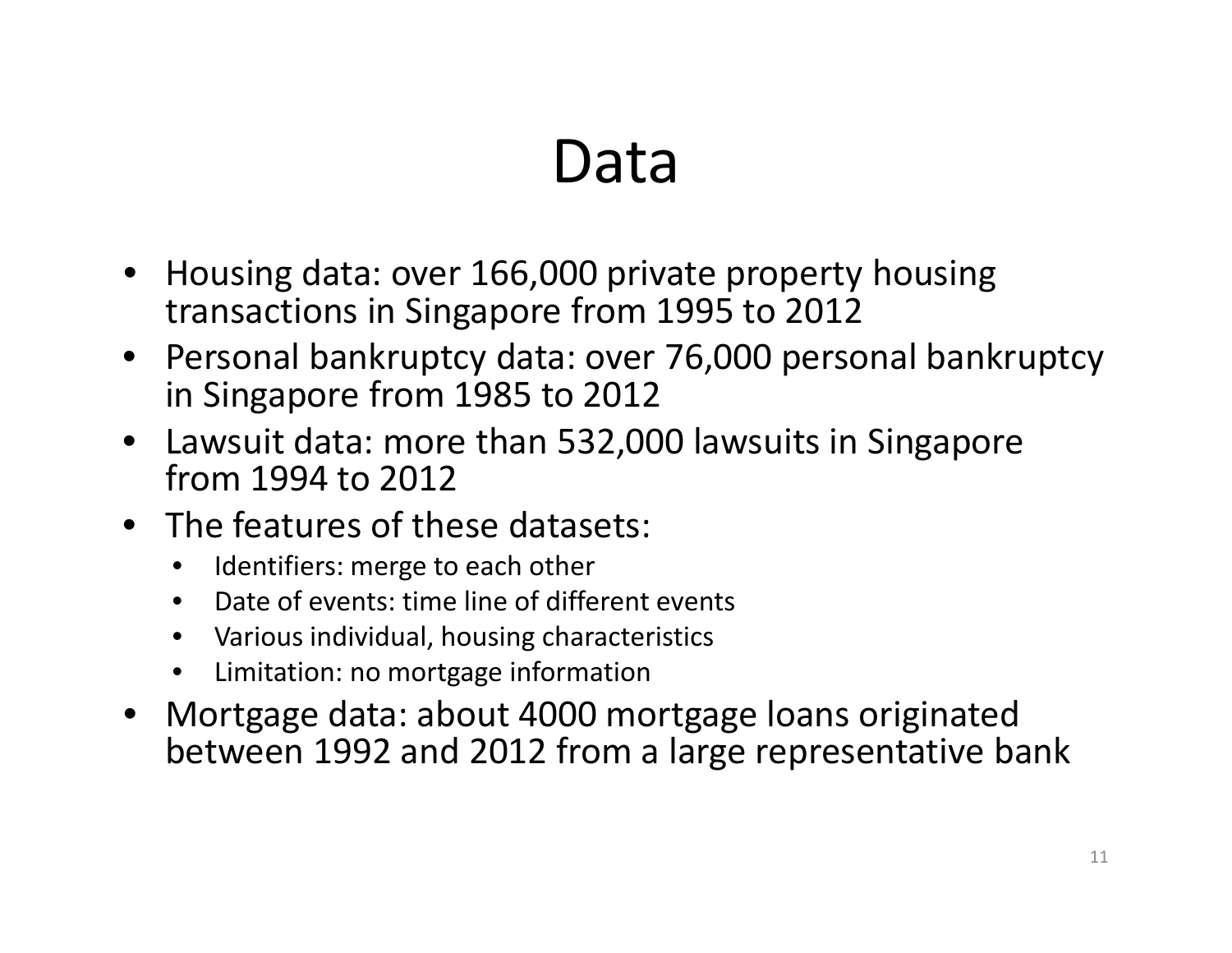### First Stage

#### LTV Ratios



12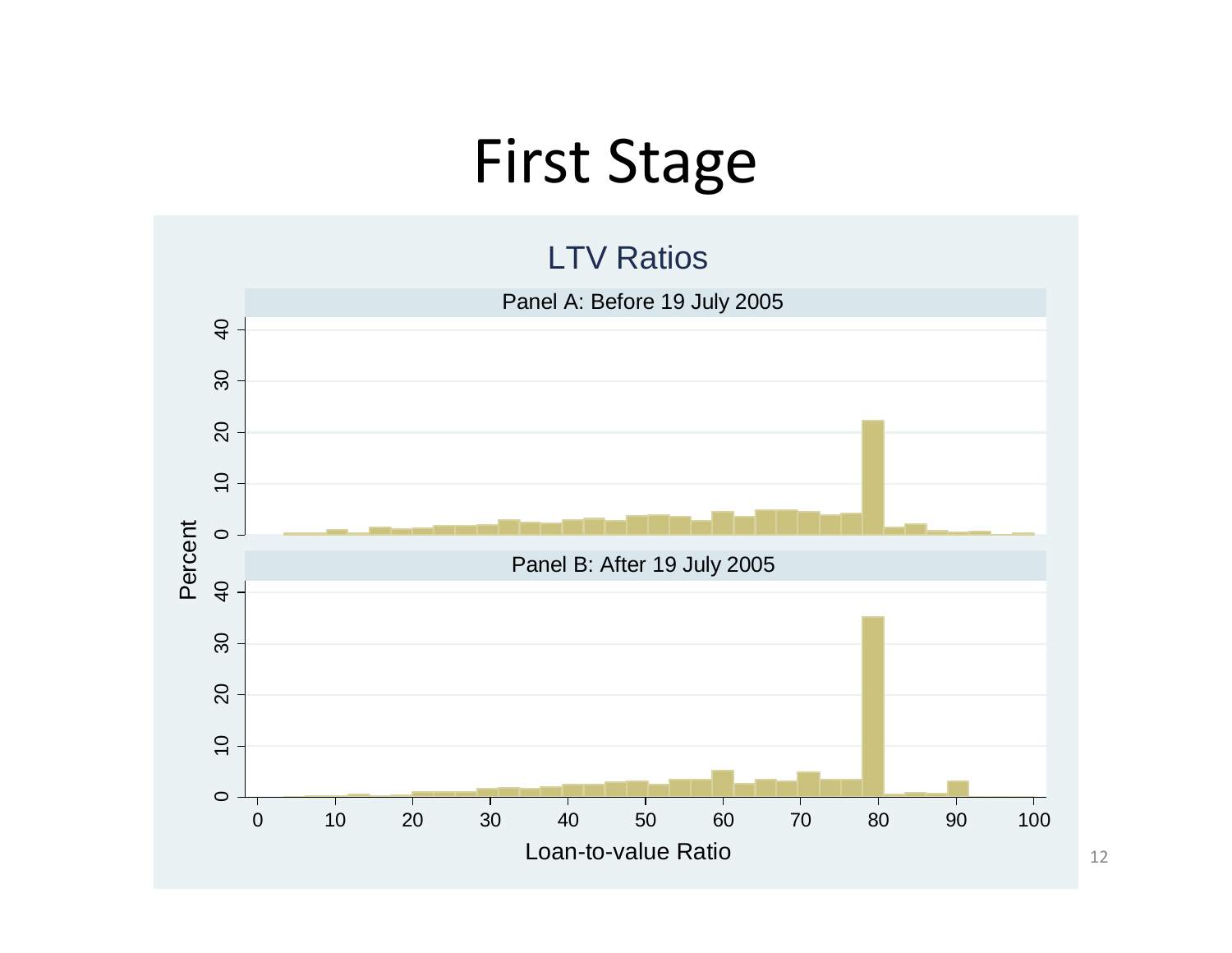# First Stage: LTV and Instalment

| <b>Specification:</b>                           | <b>OLS Regression</b> |           |                                           |                                     |                                         |            |                                     |           |  |
|-------------------------------------------------|-----------------------|-----------|-------------------------------------------|-------------------------------------|-----------------------------------------|------------|-------------------------------------|-----------|--|
| <b>Policy Date</b><br>Sample:                   |                       |           | <b>July 19, 2005</b><br><b>All Sample</b> |                                     | September 1st, 2002<br>Year 1996 - 2005 |            |                                     |           |  |
| Dep. Var.:                                      | <b>LTV</b>            |           |                                           | <b>Monthly</b><br><b>Instalment</b> |                                         | <b>LTV</b> | <b>Monthly</b><br><b>Instalment</b> |           |  |
|                                                 | (1)                   | (2)       | (3)                                       | (4)                                 | (5)                                     | (6)        | (7)                                 | (8)       |  |
| Indicator for houses<br>over 50th percentile of | 5.079***              | 4.4933*** |                                           | 799.381*** 458.4969***              | 3.013                                   | 2.2380     | $-0.534$                            | 134.1389  |  |
| housing price $\times$                          | (1.259)               | (1.051)   | (163.705)                                 | (136.927)                           | (2.384)                                 | (2.176)    | (179.908)                           | (148.970) |  |
| Indicator after policy                          |                       |           |                                           |                                     |                                         |            |                                     |           |  |
| Obs.                                            | 3686                  | 3686      | 3686                                      | 3686                                | 1520                                    | 1520       | 1520                                | 1520      |  |
| Year, region and cohort<br>fixed effects        | Y                     | Y         | Y                                         | Y                                   | Y                                       | Y          | Y                                   | Y         |  |
| Control variables for<br>loan characteristics   | N                     | Y         | N                                         | Y                                   | N                                       | Y          | N                                   | Y         |  |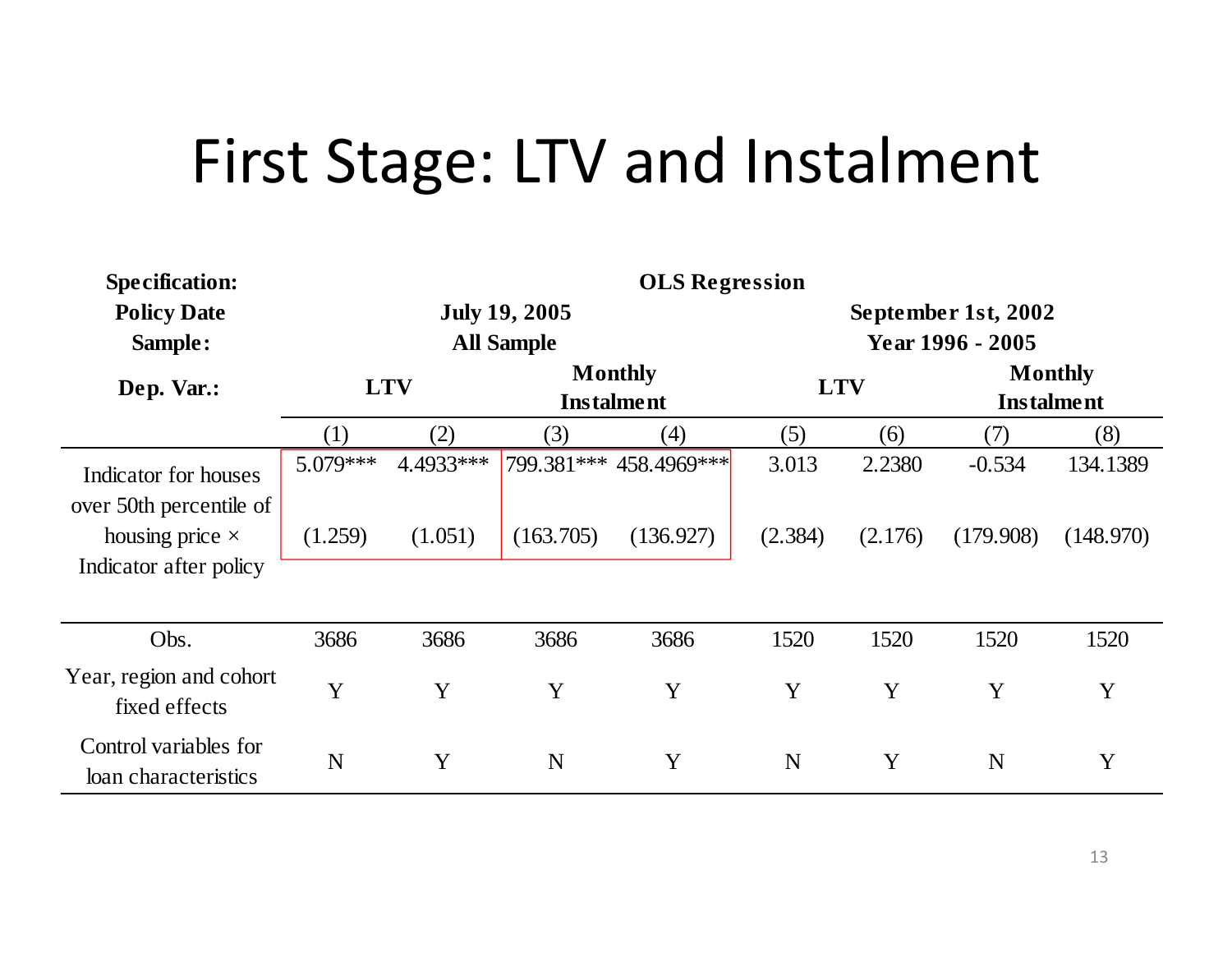### Summary Statistics

|                                                    |                                | <b>Single Property Buyers</b>  | <b>Multiple</b><br><b>Property Buyers</b> |        |
|----------------------------------------------------|--------------------------------|--------------------------------|-------------------------------------------|--------|
|                                                    | <b>Price below</b><br>50th Pct | <b>Price above</b><br>50th Pct | p-value<br>(means)                        | All    |
| Male                                               | 0.49                           | 0.49                           | 0.31                                      | 0.53   |
| Chinese                                            | 0.93                           | 0.93                           | 0.00                                      | 0.95   |
| Condominiums                                       | 0.67                           | 0.57                           | 0.00                                      | 0.57   |
| <b>Private Apartments</b>                          | 0.26                           | 0.12                           | 0.00                                      | 0.22   |
| Freehold                                           | 0.31                           | 0.57                           | 0.00                                      | 0.48   |
| New Sale                                           | 0.51                           | 0.56                           | 0.00                                      | 0.53   |
| Age at First Purchase (In Years)                   | 40.20                          | 42.28                          | 0.00                                      | 40.91  |
| Mean Price of Property<br>Purchased (In SG\$)      | 606792                         | 1219679                        | 0.00                                      | 997830 |
| Mean Size of Property<br>Purchased (In Sq. Metres) | 109.25                         | 188.13                         | 0.00                                      | 157.53 |
| Single Bankruptcies                                | 0.0081                         | 0.0077                         | 0.55                                      | 0.0067 |
| <b>Multiple Bankruptcies</b>                       | 0.0008                         | 0.0013                         | 0.02                                      | 0.0009 |
| Obs                                                | 56044                          | 46916                          |                                           | 39928  |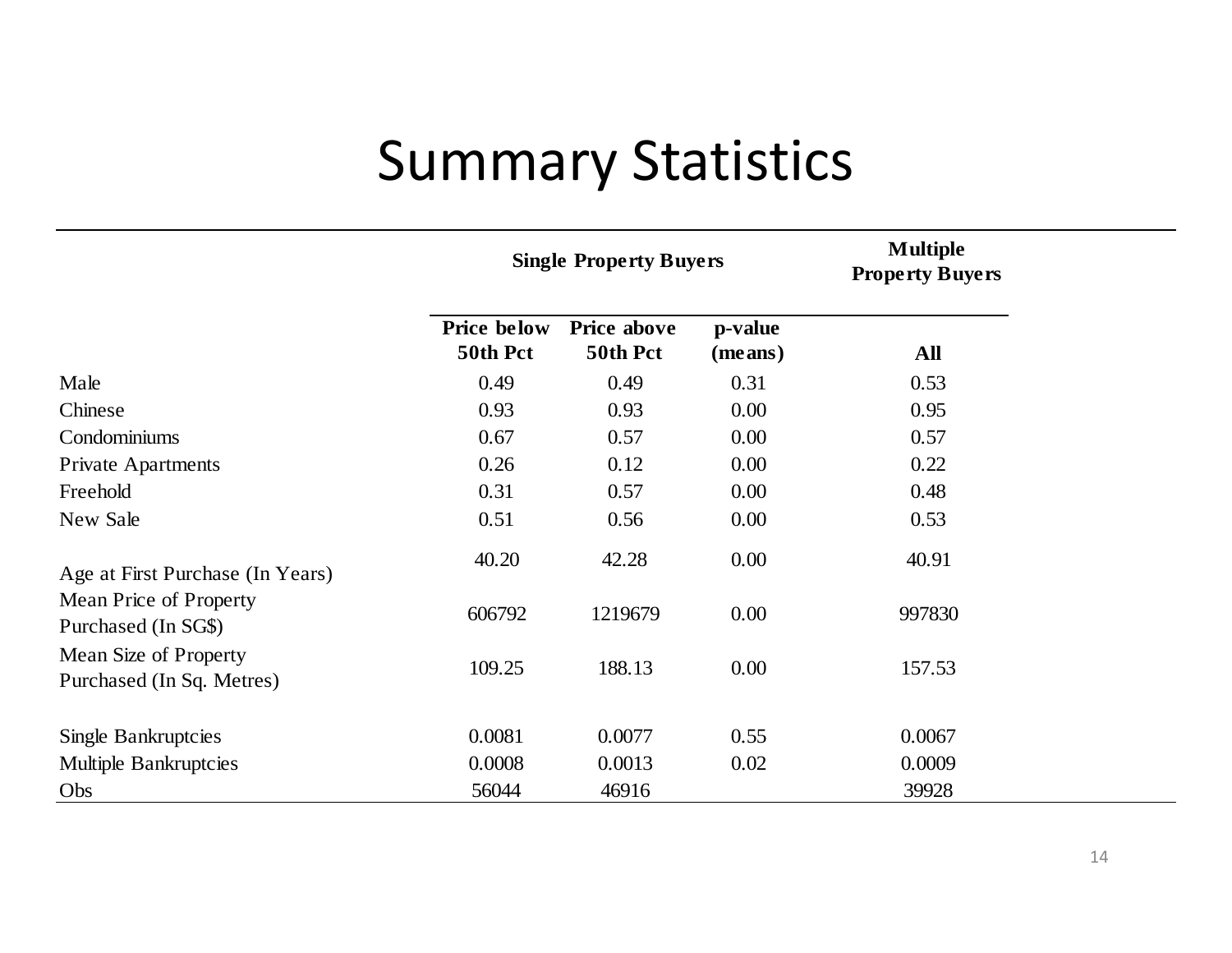### Baseline Estimates

• Estimation equation:

$$
Y_i = \delta T_i + \beta T_i \cdot I_t^{post} + \sum_t \alpha_t I_t \cdot X_i + \sum_c \tau_c I_c + \sum_t \gamma_t I_t + \sum_r \varphi_r I_r + \varepsilon_{it}
$$

- Outcome of interest,  $Y_i$ , is an indicator variable for whether an individual will be declared bankrupt after purchasing <sup>a</sup> house
- $\bullet$   $\ T_i$  is an indicator variable for the treatment index:
	- indicator variable for houses above the 50<sup>th</sup> percentile of housing prices
	- indicator variable for houses above the 50<sup>th</sup> percentile of housing dimensions
- • $I_t^{post}$  is an indicator variable that equals one if the house is bought after policy change.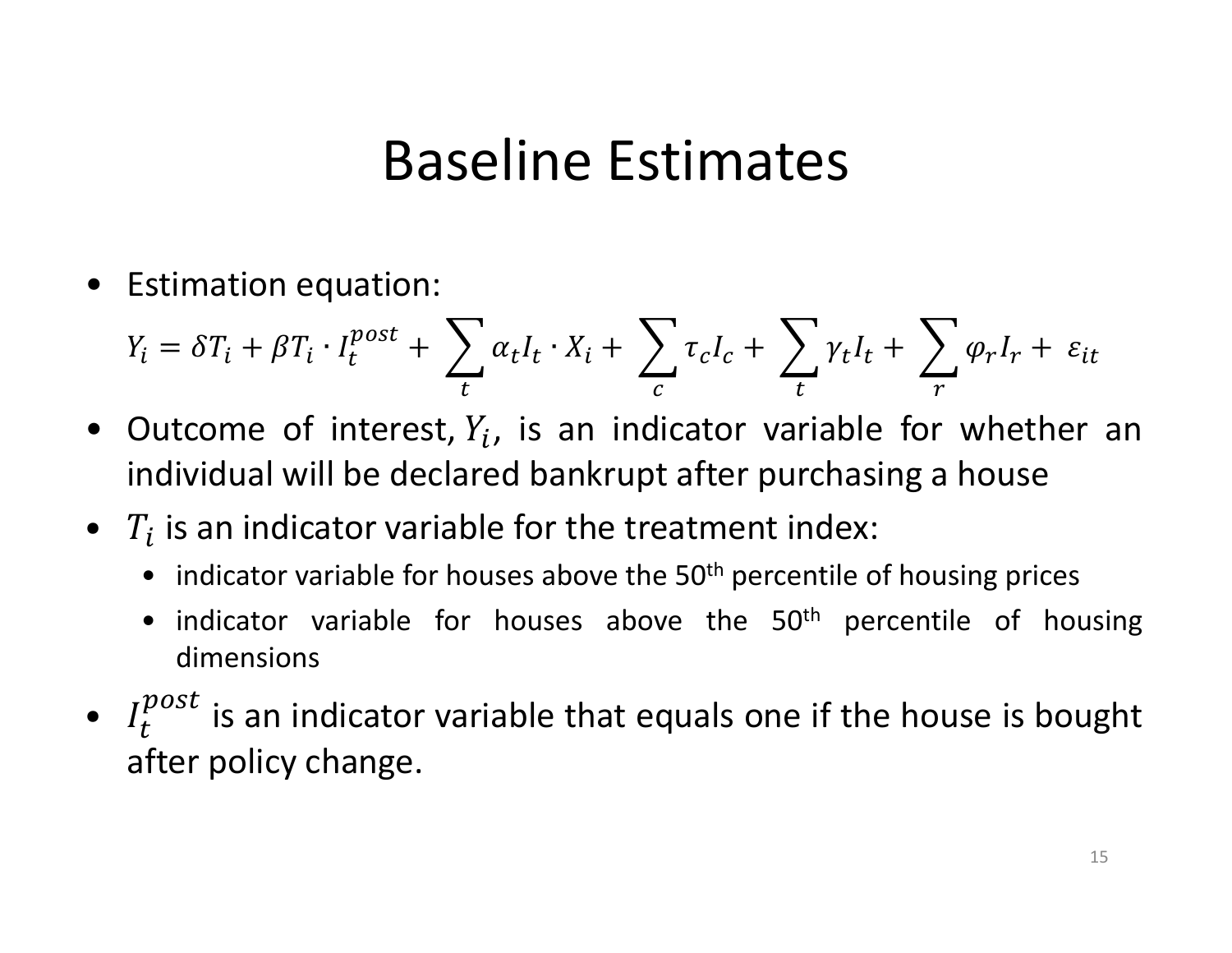#### Baseline Estimates

 $\bullet$ Estimation equation:

$$
Y_i = \delta T_i + \beta T_i \cdot I_t^{post} + \sum_t \alpha_t I_t \cdot X_i + \sum_c \tau_c I_c + \sum_t \gamma_t I_t + \sum_r \varphi_r I_r + \varepsilon_{it}
$$

- $X_i$  are control variables including the total price and dimensions of <sup>a</sup> house, whether the sale type is resale, whether it is <sup>a</sup> private property, whether the tenure is freehold
- $\sum_{c} I_c$  is cohort fixed effects
- $\sum_t I_t$  is year fixed effects
- $\sum_{r} I_r$  is region fixed effects
- Coefficient of interest,  $\beta$ , is the estimated impact of LTV ratio increase on personal bankruptcy rate.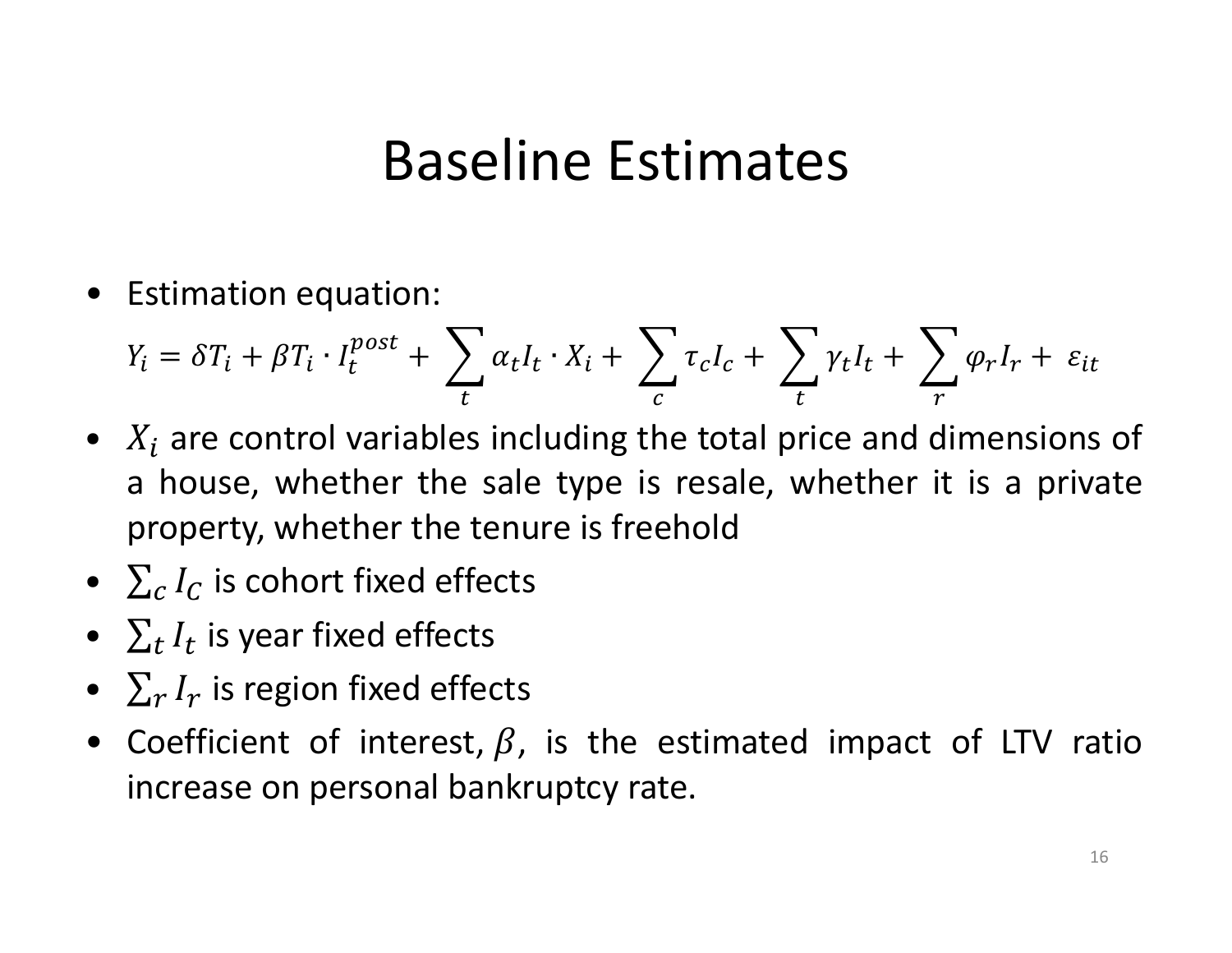#### Impact of LTV ratio increase on bankruptcy

| Dep. Var.:                                                              | <b>Personal Bankruptcies</b> |                |          |              |  |  |  |  |  |
|-------------------------------------------------------------------------|------------------------------|----------------|----------|--------------|--|--|--|--|--|
| Sample:                                                                 | <b>All Samples</b>           |                |          |              |  |  |  |  |  |
| <b>Specification:</b>                                                   | <b>OLS Regression</b>        |                |          |              |  |  |  |  |  |
|                                                                         | (1)                          | (2)            | (3)      | (4)          |  |  |  |  |  |
| Indicator for houses over 50th                                          | $-.0010$                     | $-.0015$       |          |              |  |  |  |  |  |
| percentile of housing prices                                            | (.00064)                     | $(.00070)**$   |          |              |  |  |  |  |  |
| Indicator for houses over 50th<br>percentile of housing prices $\times$ | .0015                        | .0020          |          |              |  |  |  |  |  |
| Indicator after July 19, 2005                                           | $(.00071)$ **                | $(.00075)$ *** |          |              |  |  |  |  |  |
| Indicator for houses over 50th                                          |                              |                | .00013   | $-.00087$    |  |  |  |  |  |
| percentile of housing dimensions                                        |                              |                | (.00071) | (.00063)     |  |  |  |  |  |
| Indicator for houses over 50th                                          |                              |                | .0011    | .0018        |  |  |  |  |  |
| percentile of housing dimensions $\times$                               |                              |                |          |              |  |  |  |  |  |
| Indicator after July 19, 2005                                           |                              |                | (.00070) | $(.00076)**$ |  |  |  |  |  |
| Obs.                                                                    | 102853                       | 102853         | 102853   | 102853       |  |  |  |  |  |
| Year, region and cohort fixed                                           | Y                            | Y              | Y        | Y            |  |  |  |  |  |
| effects                                                                 |                              |                |          |              |  |  |  |  |  |
| Control $\times$ Year fixed effects                                     | N                            | Y              | N        | Y            |  |  |  |  |  |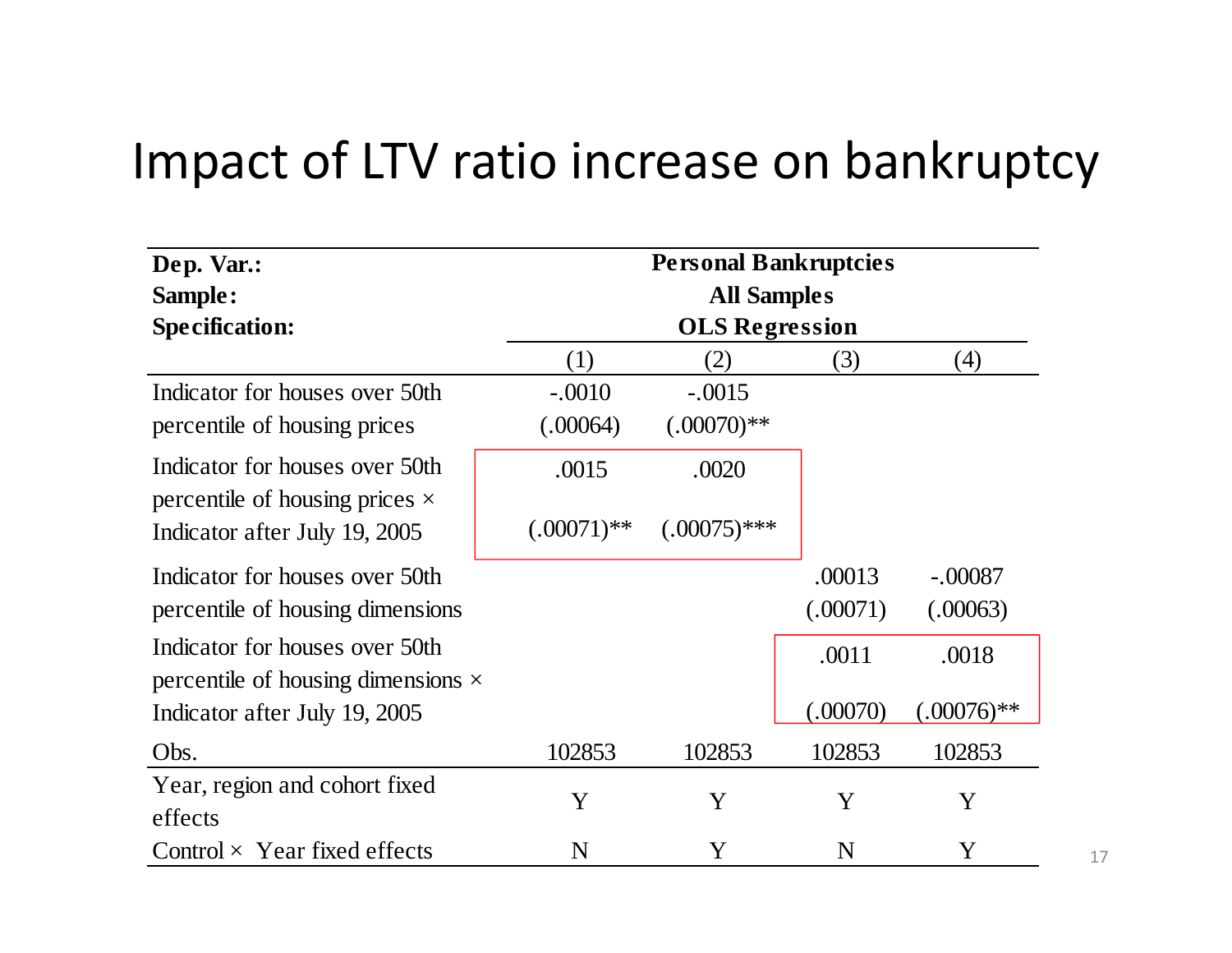### Rolling Estimates

- •The identification of DD strategy replies on the common trend assumption
- •We apply rolling estimates to check common trend assumption
- • Similar to Placebo Estimates
	- $\bullet$  6 year rolling sample: compare 3‐year samples before and after cutoff year is always
	- $\bullet$ E.g. if cutoff year is 1998

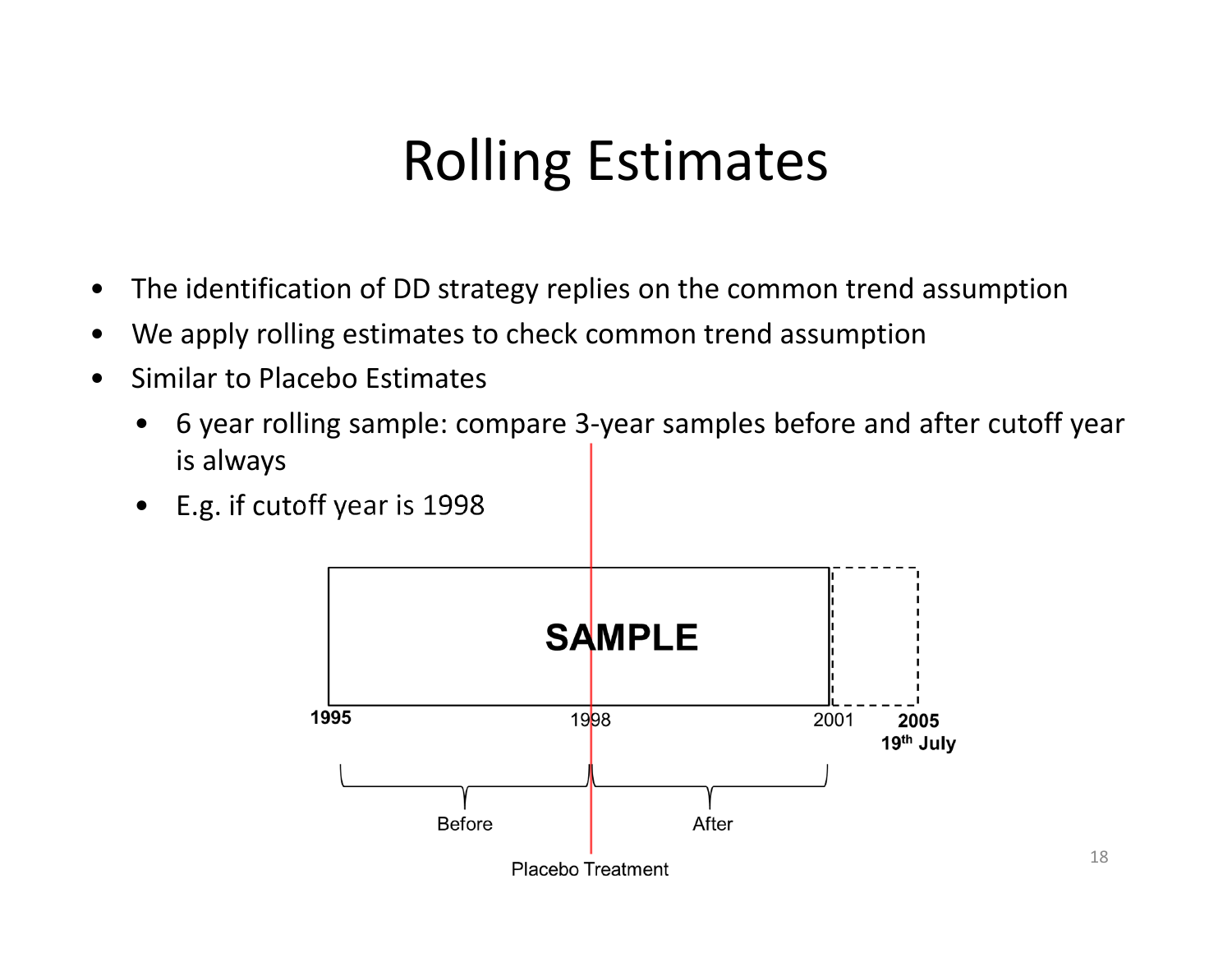### Results for Rolling Estimates

| Dep. Var.:                                                     | <b>Individual bankruptcies</b> |          |               |          |          |           |           |               |                |  |  |
|----------------------------------------------------------------|--------------------------------|----------|---------------|----------|----------|-----------|-----------|---------------|----------------|--|--|
| Sample:                                                        | <b>All Samples</b>             |          |               |          |          |           |           |               |                |  |  |
| <b>Specification:</b>                                          | <b>OLS Regression</b>          |          |               |          |          |           |           |               |                |  |  |
| Placebo cutoff time                                            | 1998                           | 1999     | 2000          | 2001     | 2002     | 2003      | 2004      | 2005          | July 19th 2005 |  |  |
|                                                                | (1)                            | (2)      | (3)           | (4)      | (5)      | (6)       | (7)       | (8)           | (9)            |  |  |
| Panel A: Treatment Index is Housing Price                      |                                |          |               |          |          |           |           |               |                |  |  |
| Indicator for houses over 50th percentile of Treatment Index × | $-.00066$                      | .000074  | $-.0019$      | $-.0013$ | .00099   | $-.00079$ | .00012    | .0018         | .0019          |  |  |
| placebo cutoff year                                            | (.0035)                        | (.0021)  | (.0023)       | (.0027)  | (.0021)  | (.0013)   | (.0014)   | $(.00096)^*$  | $(.0011)$ ***  |  |  |
| Panel B: Treatment Index is Housing Dimensions                 |                                |          |               |          |          |           |           |               |                |  |  |
| Indicator for houses over 50th percentile of Treatment Index × | $-.0051$                       | $-.0022$ | $-.0061$      | $-.0027$ | $-.0014$ | $-.0019$  | $-.00075$ | .0025         | .0027          |  |  |
| placebo cutoff year                                            | (.0040)                        | (.0021)  | $(.0023)$ *** | (.0027)  | (.0019)  | (.0013)   | (.0015)   | $(.00099)$ ** | $(.0011)$ **   |  |  |
| Obs.                                                           | 13379                          | 23785    | 38660         | 47220    | 55748    | 61452     | 63304     | 59019         | 59019          |  |  |
| Year, region and cohort fixed effects                          | Y                              | Y        | Y             | Y        | Y        | Y         | Y         | Y             | Y              |  |  |
| Control x Year fixed effects                                   | Y                              | Y        | Y             | Y        | Y        | Y         | Y         | Y             | Y              |  |  |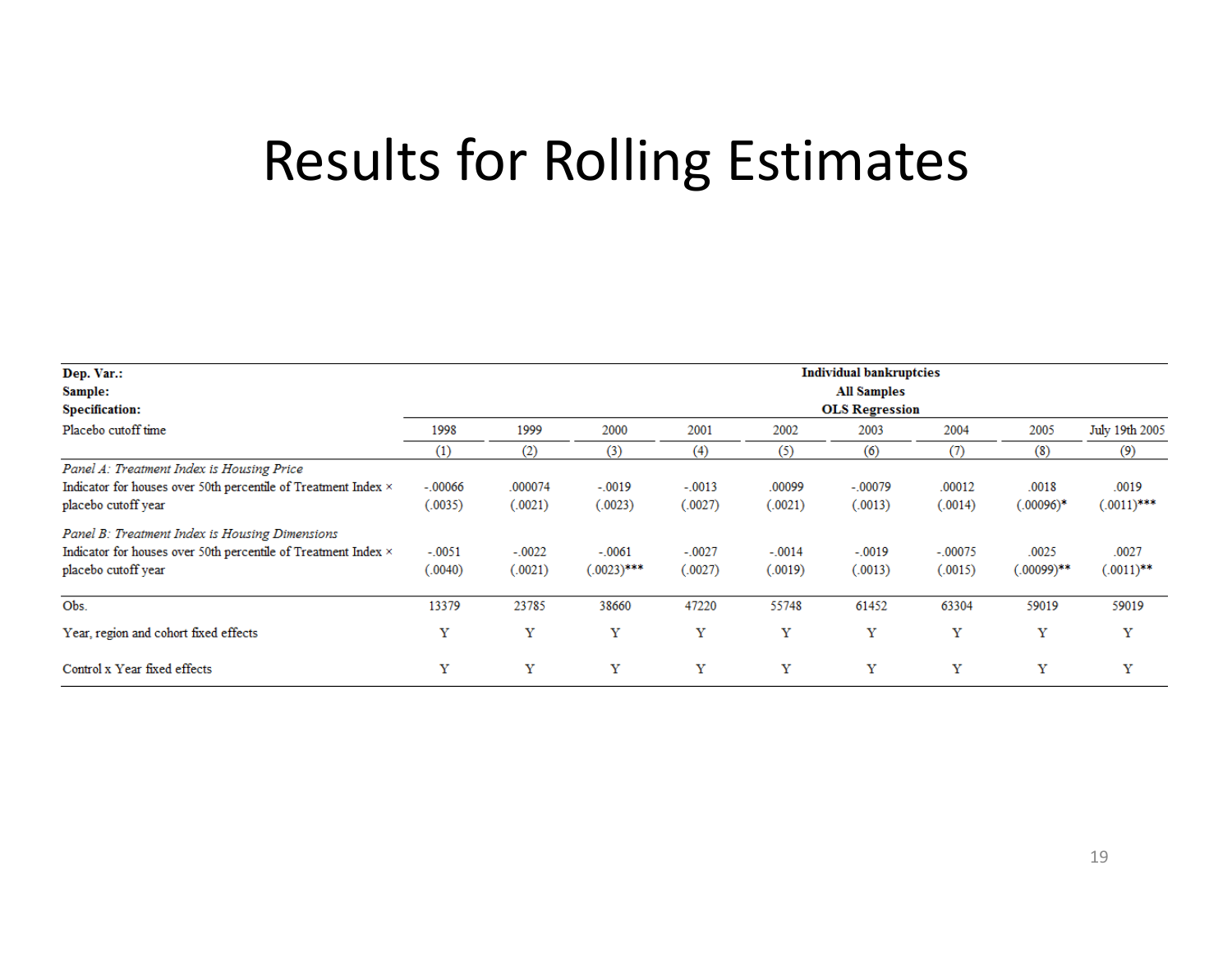### Possible Channels

• We show that buying expensive/large houses after the increase in LTV ratio increases the likelihood of personal bankruptcy after buying the house.

– The effect is not due to different trends

- What are possible channels?
- Composition Effect
	- Increase in LTV ratio encourages individuals to buy expensive houses that they could not afford before
- Debt burden Effect
	- Increase in LTV ratio increase the burden of repayment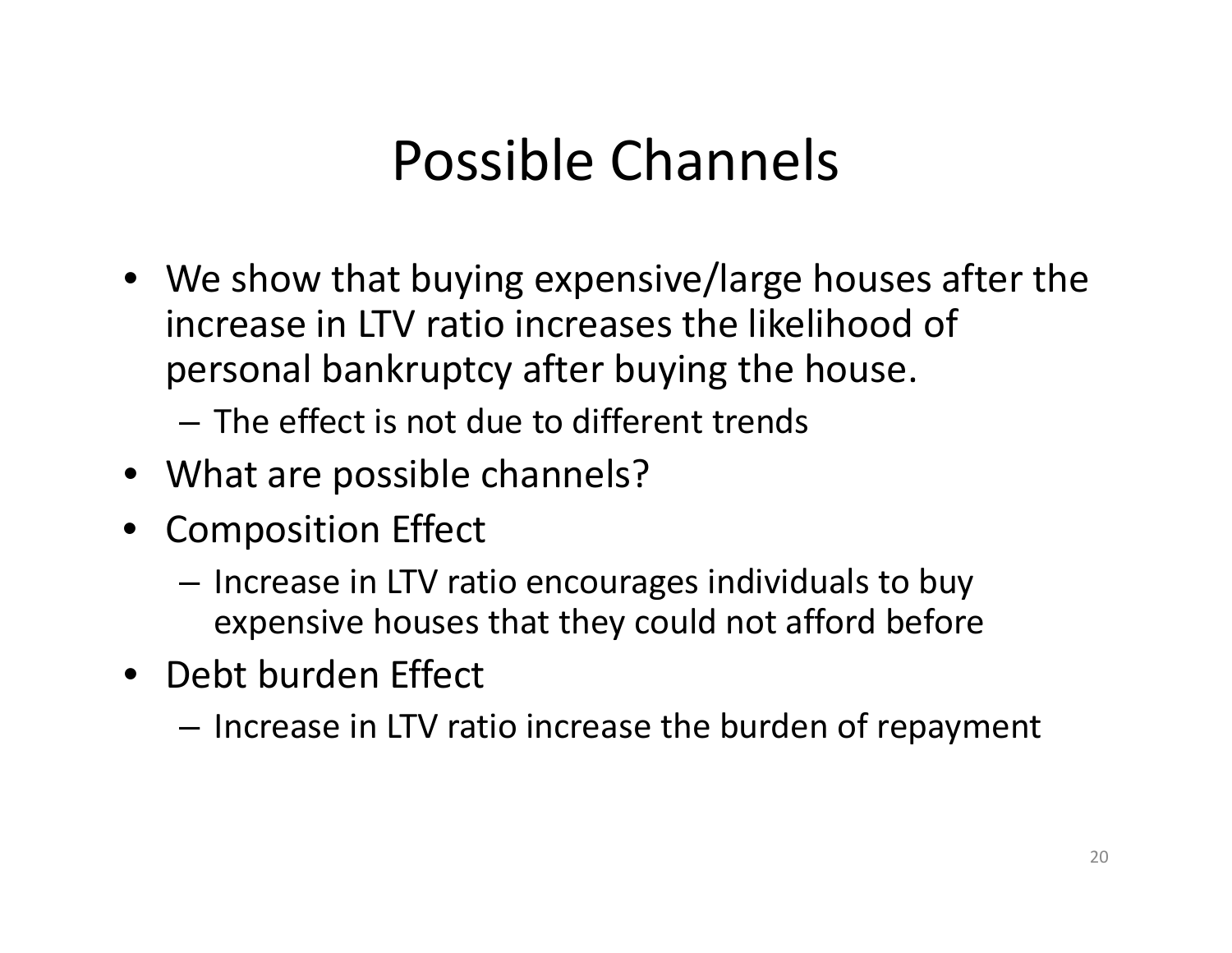### Composition Effect

#### Key Policy changes:

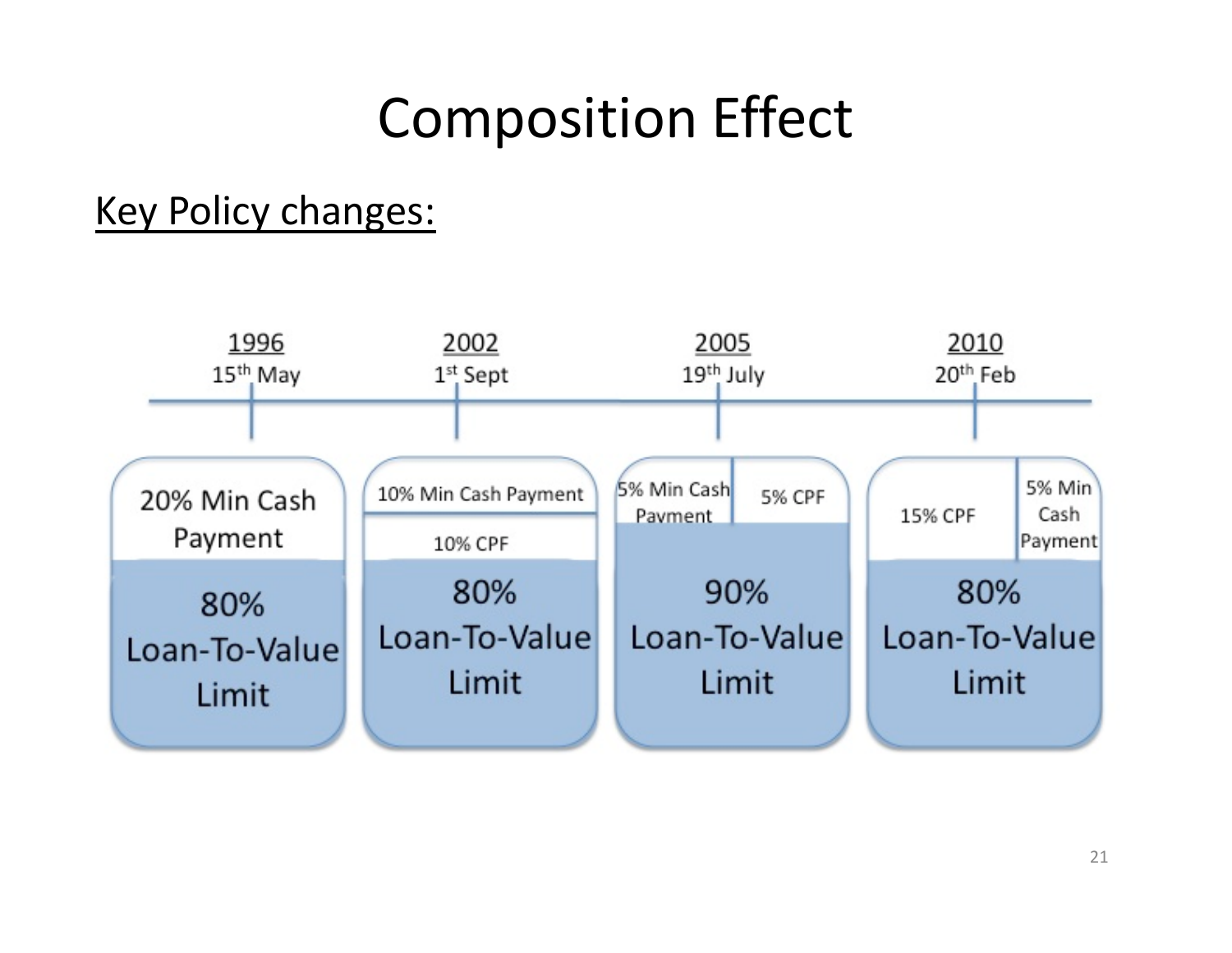# Composition Effect

- Sept  $1^\text{st}$ ,2002 housing policy change
	- –Min cash payment from 20% to 10% of housing value
	- CPF can be used for 10% of housing value
- $\bullet$  Decrease in min cash payment requirement might encourage individuals to buy expensive houses
- •However, total Loan burden not affected: 80% LTV ratio
- Test: Difference‐in‐Difference
	- –Using 2002 housing policy change and 1996‐2005 sample
	- – $-$  Prediction: Decrease in min cash payment requirement increases personal bankruptcy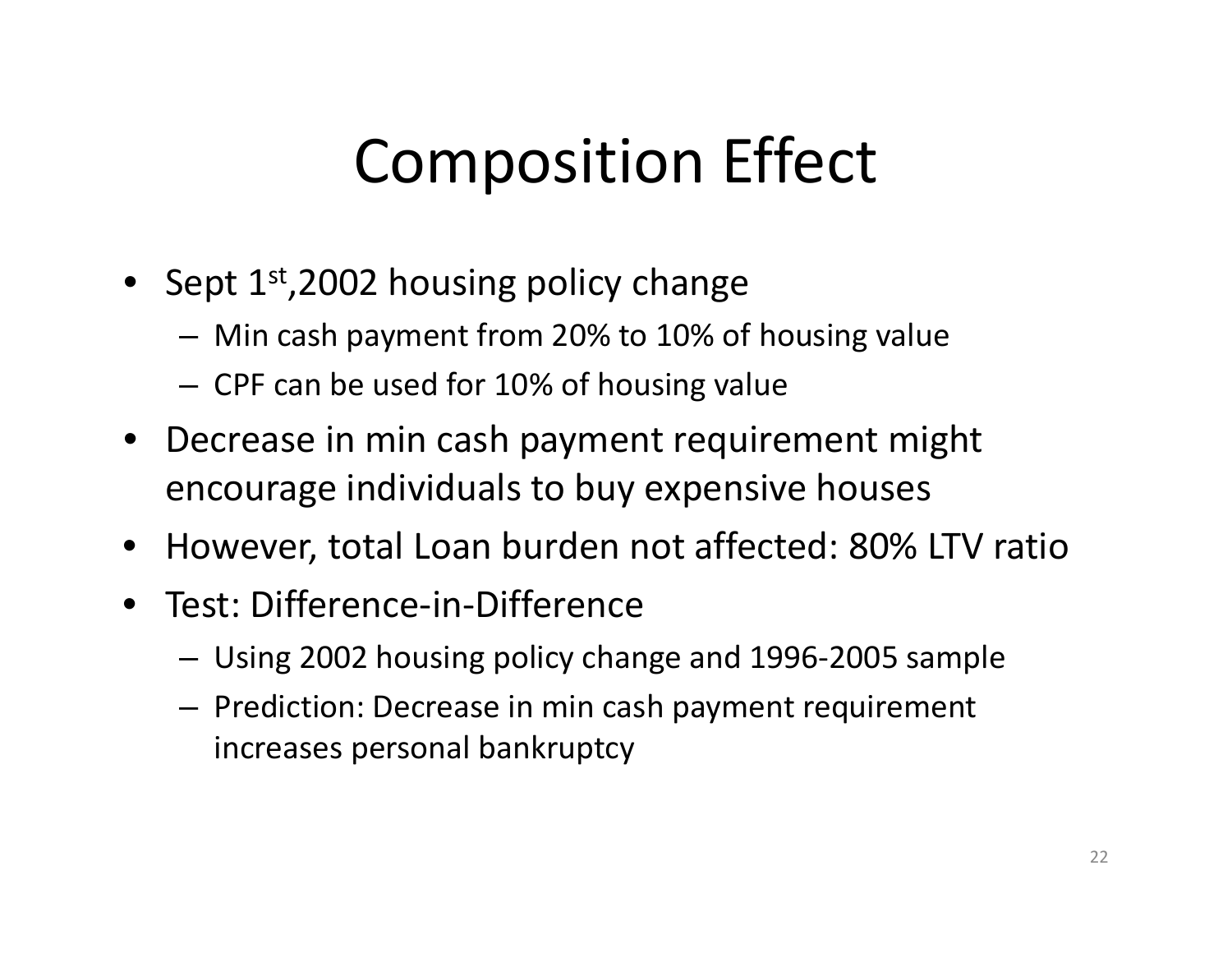### Composition Effect

| Dep. Var.:                                                     | <b>Individual bankruptcies</b> |                       |                  |                          |                         |                       |           |                          |  |  |  |
|----------------------------------------------------------------|--------------------------------|-----------------------|------------------|--------------------------|-------------------------|-----------------------|-----------|--------------------------|--|--|--|
| <b>Specification:</b>                                          |                                | <b>OLS Regression</b> |                  |                          |                         |                       |           |                          |  |  |  |
| Sample:                                                        |                                |                       | Year 1996 - 2005 |                          | <b>Year 2000 - 2005</b> |                       |           |                          |  |  |  |
| <b>Treatment Index</b>                                         |                                | <b>Housing Prices</b> |                  | <b>Housing Dimension</b> |                         | <b>Housing Prices</b> |           | <b>Housing Dimension</b> |  |  |  |
|                                                                | $\scriptstyle{(1)}$            | $\left( 2\right)$     | (3)              | (4)                      | (5)                     | (6)                   |           | (8)                      |  |  |  |
| Indicator for houses over 50th percentile of treatment index × | .00050                         | $-.000013$            | $-.00055$        | $-.0016$                 | .00034                  | .000024               | $-.00031$ | $-.0010$                 |  |  |  |
| Indicator after September 1st 2002                             | (.0011)                        | (.0013)               | (.0010)          | (.0011)                  | (.0012)                 | (.0013)               | (.0011)   | (.0012)                  |  |  |  |
| Obs.                                                           | 63352                          | 63352                 | 63352            | 63352                    | 57003                   | 57003                 | 57003     | 57003                    |  |  |  |
| Log likelihood                                                 |                                |                       |                  |                          |                         |                       |           |                          |  |  |  |
| Year, region and cohort fixed effects                          | Y                              | Y                     | Y                | Y                        | Y                       | v                     | Y         | v                        |  |  |  |
| Control x Year fixed effects                                   | N                              | v                     | N                | v                        | N                       |                       | N         | v                        |  |  |  |

The results presented in this table uses data from 15th May 1996 to 20th February 2010. The dependent variable is whether an individual will be going bankrupt (after buying a house). Columns 1 to 8 present the results from performing an ordinary least squares regression. Indicator for houses over 50th percentile of housing prices takes 1 if the price of a house is above the 50th percentile of housing prices in Singapore. Indicator for houses over 50th percentile of housing dimensions takes 1 if the size of a house is above the 50th percentile of housing dimensions in Singapore. Standard errors are clustered by 82 postal sectors. Robust clustered errors are reported in parantheses. \* indicates significance at the 10% level. \*\* indicates signficance at the 5% level. \*\*\* indicates significance at the 1% level. The results shown in the even columns (Column 2,4,6,8) are obtained after adding in controls and year fixed effects. The result of the cofficient for the interaction term is close to zero which indicates that the composition effect is not large enough.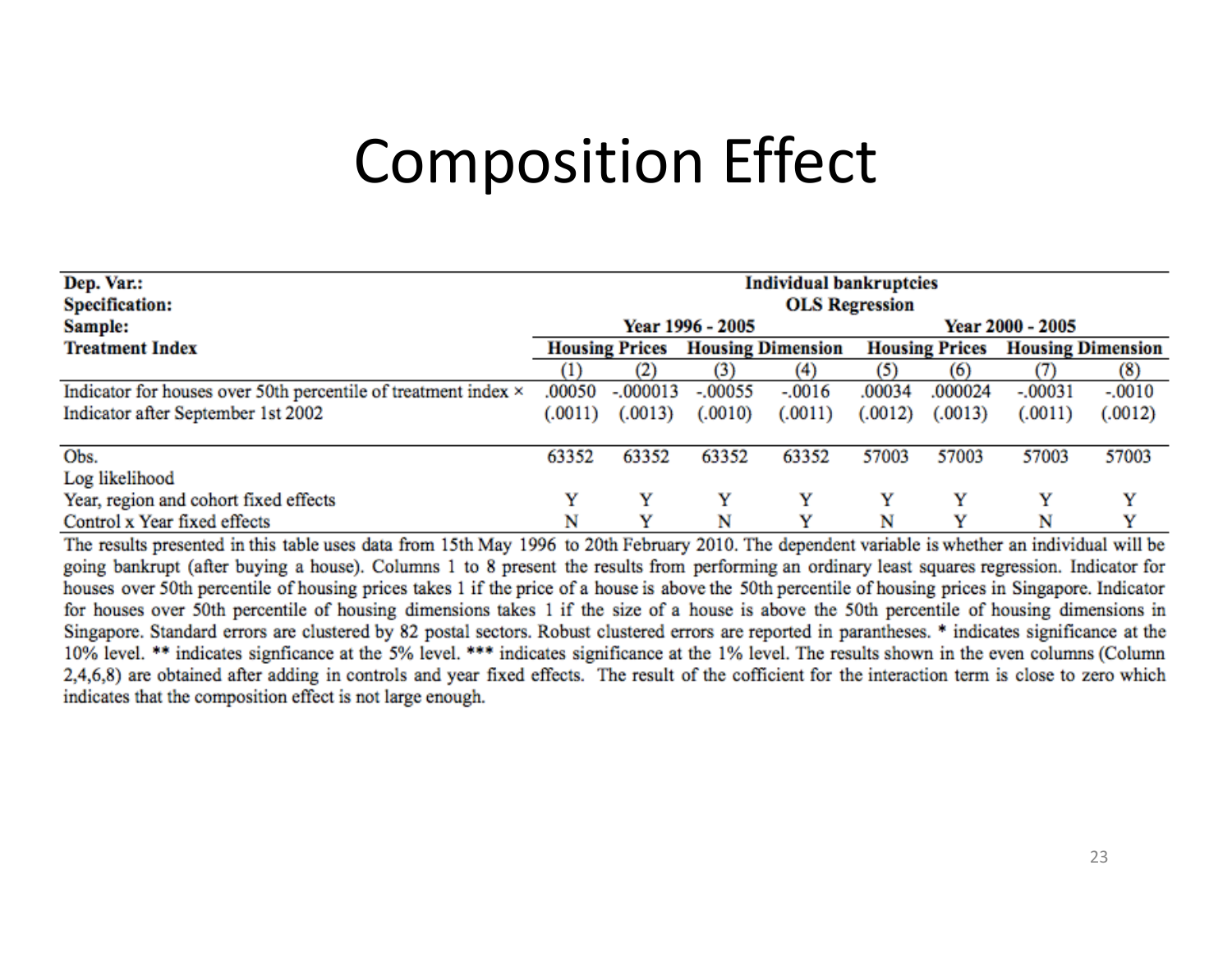- Increase in LTV ratio increase the burden of repayment
- Data: more than 532,000 lawsuits in Singapore from 1994 to 2012
- Test 1: Difference‐in‐Difference
	- –Using 2005 housing policy change and 1996‐2010 sample
	- $-$  Prediction: It might increase the likelihood that the individual is a defendant in <sup>a</sup> lawsuit due to credit reason
- Falsification 1:
	- $-$  It will not change the likelihood that the individual is a plaintiff in <sup>a</sup> lawsuit due to credit reason
	- $-$  Check common trend: placebo test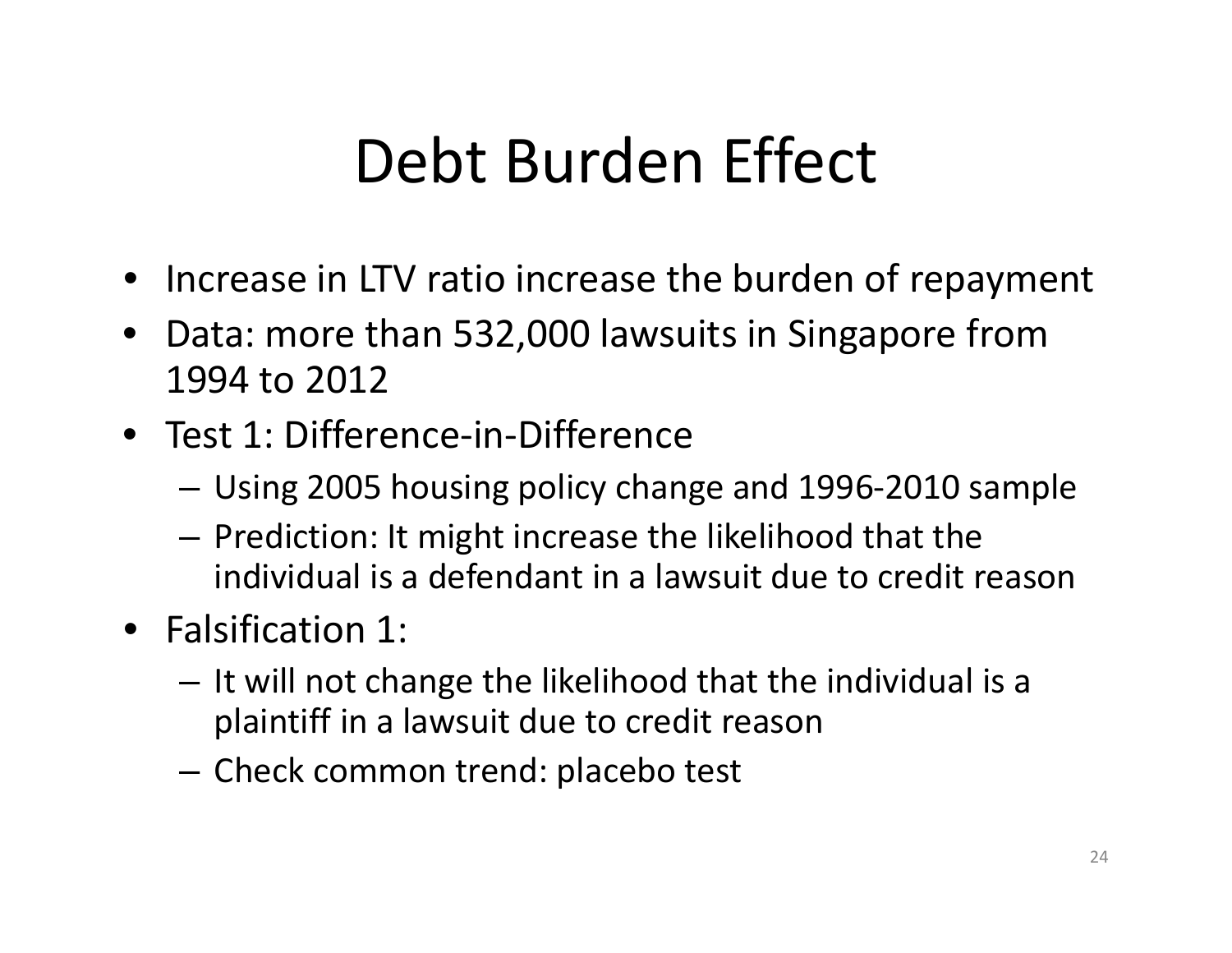| <b>Specification:</b>                                           | <b>OLS Regression</b> |                       |             |                          |  |  |  |  |
|-----------------------------------------------------------------|-----------------------|-----------------------|-------------|--------------------------|--|--|--|--|
| Sample:                                                         | <b>All Samples</b>    |                       |             |                          |  |  |  |  |
| <b>Treatment Index</b>                                          |                       | <b>Housing Prices</b> |             | <b>Housing Dimension</b> |  |  |  |  |
|                                                                 | $\left(1\right)$      | $\left( 2\right)$     | (3)         | (4)                      |  |  |  |  |
| Panel A: If a person is a defendant in a law suit due to Credit |                       |                       |             |                          |  |  |  |  |
| Indicator of housing over 50th percentile of treatment          | .0020                 | .0015                 | .0020       | .0022                    |  |  |  |  |
| index x Indicator after July 19th 2005                          | $(.0011)^*$           | (.0012)               | $(.0011)^*$ | $(.0011)$ **             |  |  |  |  |
| Obs.                                                            | 134315                | 134315                | 134315      | 134315                   |  |  |  |  |
| Panel B: If a person is a plaintiff in a law suit due to Credit |                       |                       |             |                          |  |  |  |  |
| Indicator of housing over 50th percentile of treatment          | .00014                | .000087               | .00012      | .00011                   |  |  |  |  |
| index x Indicator after July 19th 2005                          | (.00018)              | (.00022)              | (.00021)    | (.00024)                 |  |  |  |  |
| Obs.                                                            | 136417                | 136417                | 136417      | 136417                   |  |  |  |  |
| Log likelihood                                                  |                       |                       |             |                          |  |  |  |  |
| Year, region and cohort fixed effects                           | Y                     | Y                     | Y           | Y                        |  |  |  |  |
| Control x Year fixed effects                                    | N                     | Y                     | N           | Y                        |  |  |  |  |

The results presented in this table uses data from 15th May 1996 to 20th February 2010. The dependent variable is whether an individual (after buying a house) is a defendant or plantiff in the reasons listed above. For Panel A, it is equal to 1 if it's a defendant in the lawsuit or 0 otherwise. For Panel B, it is equal to 1 if it's a plantiff in the lawsuit or 0 otherwise. Robust clustered errors are reported in parantheses.\* indicates significance at the 10% level. \*\* indicates significance at the 5% level. \*\*\* indicates significance at the 1% level.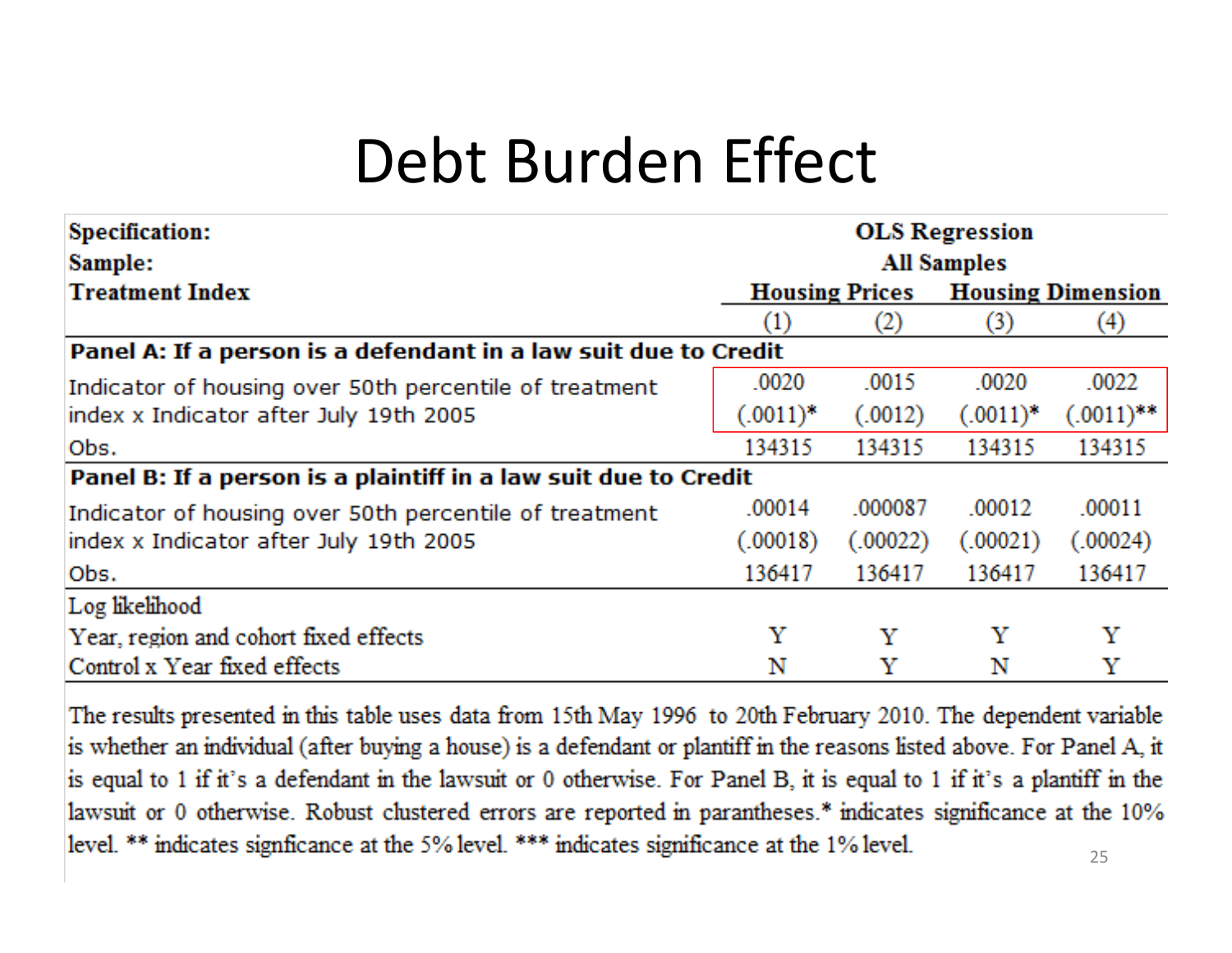- Test 2:
	- For those who are defendants in <sup>a</sup> credit related lawsuit, the impact of buying expensive house after LTV ratio increase on personal bankruptcy is greater than those who are not defendants in <sup>a</sup> credit related lawsuit
	- – $-$  Prediction: the coefficient of triple interaction is positive and significant
- Falsification 2:
	- – The coefficient of triple interaction will be zero if the individual is a plaintiff in <sup>a</sup> credit related lawsuit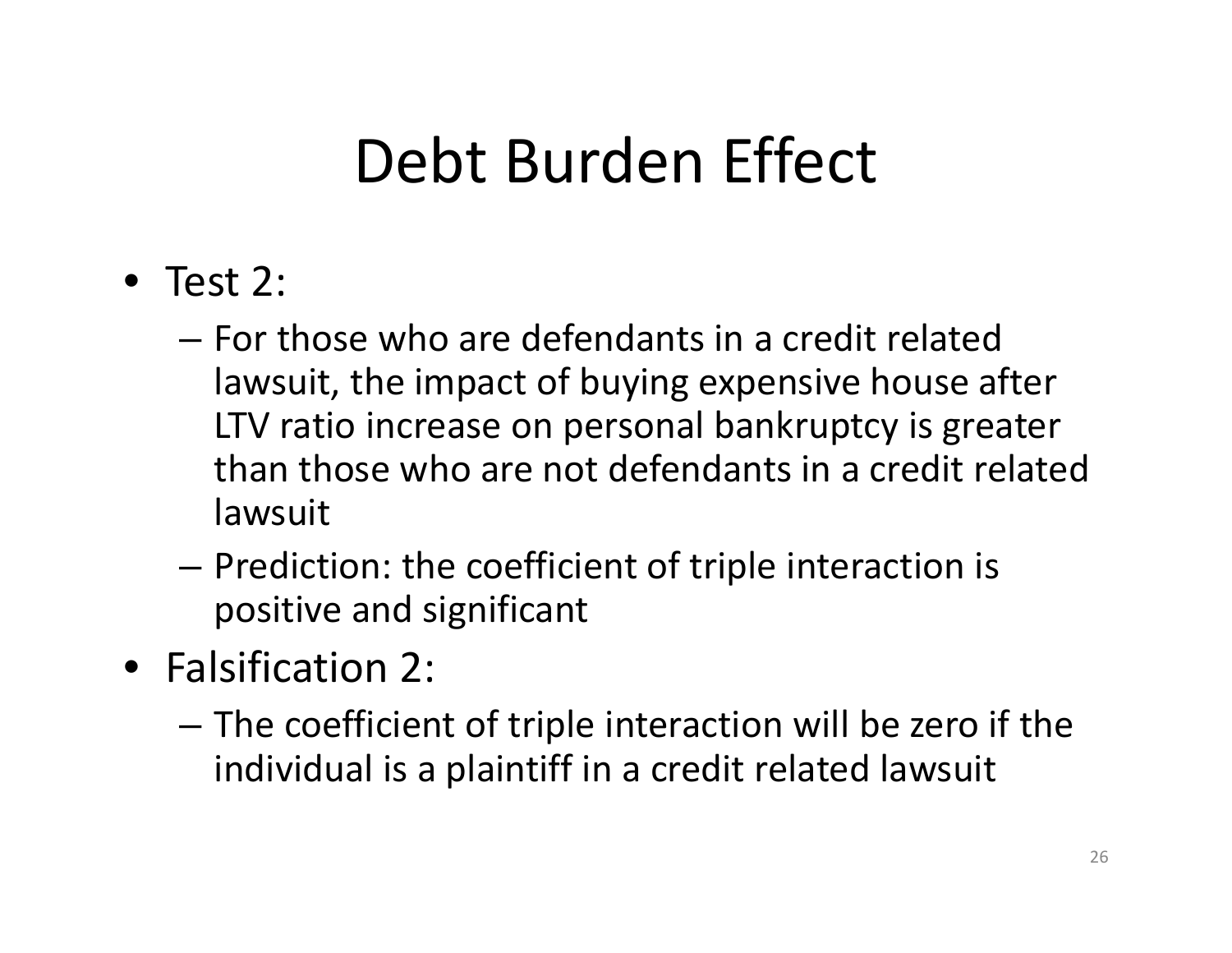Estimation equation:

$$
Y_i = \delta_1 T_i + \delta_2 C_i + \delta_3 T_i \cdot C_i + \delta_4 C_i \cdot I_t^{post} + \beta_1 T_i \cdot I_t^{post} + \beta_2 T_i \cdot C_i \cdot I_t^{post} + \sum_t \alpha_t I_t \cdot X_i + \sum_c \tau_c I_c + \sum_t \gamma_t I_t + \sum_r \varphi_r I_r + \varepsilon_{it}
$$

 $\mathcal{C}_{\boldsymbol{t}}$  is an indicator variable that equals one if individual i is a defendant in a credit related lawsuit

 $\beta_1$  measures the impact of LTV ratio increase on personal bankruptcy for those who are not defendants in <sup>a</sup> credit related lawsuit.

 $\beta_2$  measures the different impact of LTV ratio increase on personal bankruptcy between those who are not defendants in <sup>a</sup> credit related lawsuit and who are not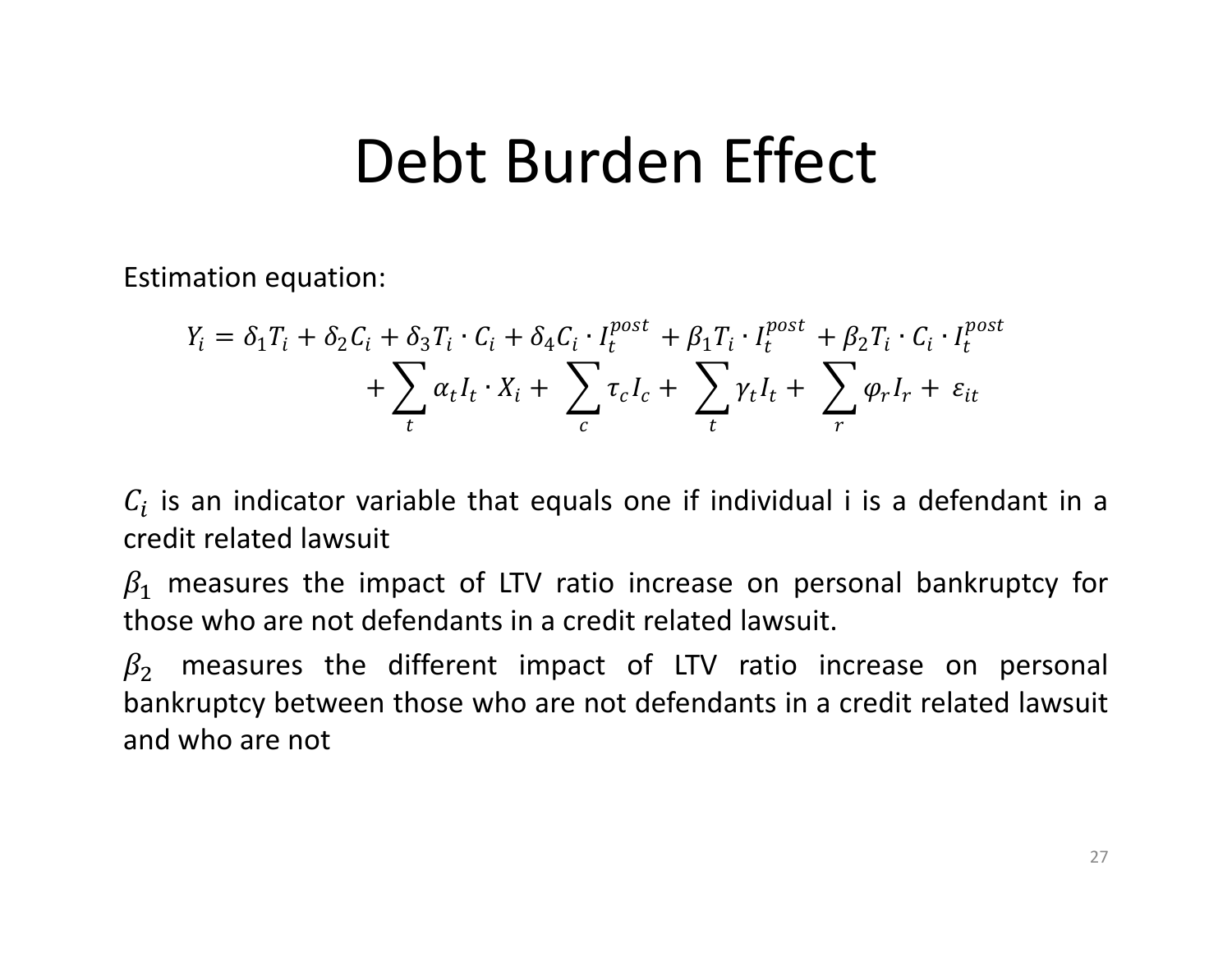| Dep. Var.:                                                                                             | <b>Personal Bankruptcies</b> |             |            |                           |  |  |  |  |  |
|--------------------------------------------------------------------------------------------------------|------------------------------|-------------|------------|---------------------------|--|--|--|--|--|
| <b>Specification:</b>                                                                                  | <b>OLS Regression</b>        |             |            |                           |  |  |  |  |  |
| Sample:                                                                                                | <b>All Samples</b>           |             |            |                           |  |  |  |  |  |
| <b>Treatment Index</b>                                                                                 | <b>Housing Prices</b>        |             |            | <b>Housing Dimensions</b> |  |  |  |  |  |
|                                                                                                        | (1)                          | (2)         | (3)        | (4)                       |  |  |  |  |  |
| Panel A: If a person is a defendant in a credit-related lawsuit                                        |                              |             |            |                           |  |  |  |  |  |
| Indicator for houses over 50th percentile of treatment index $\times$                                  | $-.00087$                    | $-.000056$  | .00011     | .00075                    |  |  |  |  |  |
| Indicator after July 19, 2005                                                                          | $(.00048)*$                  | (.00054)    | (.00046)   | (.00058)                  |  |  |  |  |  |
| Indicator for credit-related lawsuits $\times$                                                         | .11                          | .11         | .084       | .084                      |  |  |  |  |  |
| Indicator for houses over 50th percentile of treatment index $\times$<br>Indicator after July 19, 2005 | $(.053)$ **                  | $(.053)$ ** | $(.049)*$  | $(.049)*$                 |  |  |  |  |  |
| Obs.                                                                                                   | 134315                       | 134315      | 134315     | 134315                    |  |  |  |  |  |
| Panel B: If a person is a plaintiff in a credit-related lawsuit                                        |                              |             |            |                           |  |  |  |  |  |
| Indicator for houses over 50th percentile of treatment index $\times$                                  | .000044                      | .0000045    | .00006     | .000059                   |  |  |  |  |  |
| Indicator after July 19, 2005                                                                          | (.000080)                    | (.00010)    | (.000081)  | (.000097)                 |  |  |  |  |  |
| Indicator for credit-related lawsuits $\times$                                                         | $-.000051$                   | .00023      | $-.000010$ | .00020                    |  |  |  |  |  |
| Indicator for houses over 50th percentile of treatment index $\times$<br>Indicator after July 19, 2005 | (.000080)                    | (.00023)    | (.000071)  | (.00021)                  |  |  |  |  |  |
| Obs.                                                                                                   | 136417                       | 136417      | 136417     | 136417                    |  |  |  |  |  |
| Year, region and cohort fixed effects                                                                  | Y                            | Y           | Y          | Y                         |  |  |  |  |  |
| Control $\times$ Year fixed effects                                                                    | N                            | Y           | N          | Y                         |  |  |  |  |  |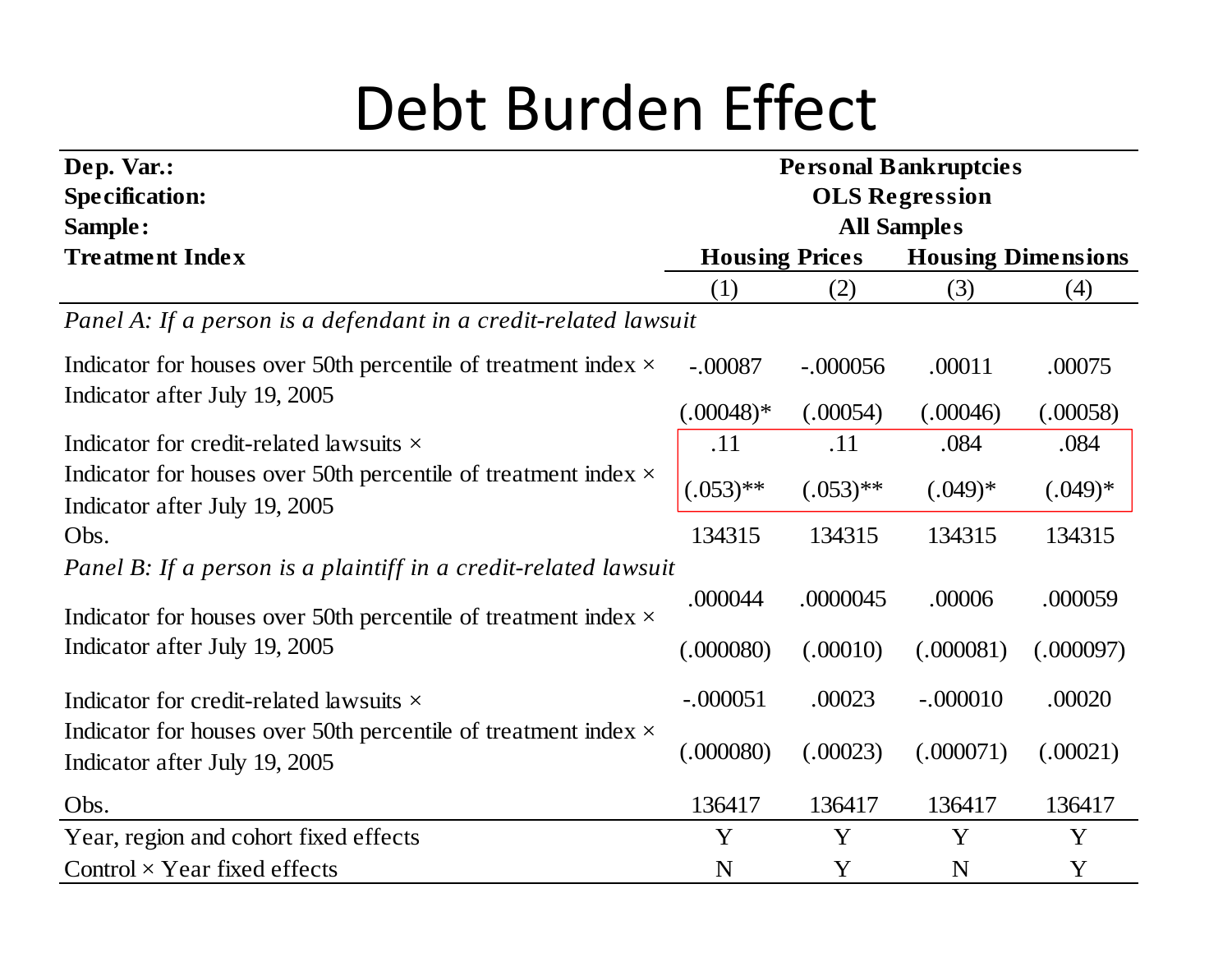# Selection on irresponsible buyers

| Sample:                                                                          | <b>All Samples</b>    |                       |                           |          |  |  |  |
|----------------------------------------------------------------------------------|-----------------------|-----------------------|---------------------------|----------|--|--|--|
| <b>Specification:</b>                                                            | <b>OLS Regression</b> |                       |                           |          |  |  |  |
| <b>Treatment Index</b>                                                           |                       | <b>Housing Prices</b> | <b>Housing Dimensions</b> |          |  |  |  |
|                                                                                  | (1)                   | (2)                   | (3)                       | (4)      |  |  |  |
| Panel A : Dependent Variable is bankruptcy before buying house                   |                       |                       |                           |          |  |  |  |
| Indicator for houses over 50th percentile of Treatment Index $\times$            | .00037                | .00041                | .00055                    | .00049   |  |  |  |
| Indicator after July 19, 2005                                                    | (.00084)              | (.00090)              | (.00081)                  | (.00086) |  |  |  |
| Obs.                                                                             | 102853                | 102853                | 102853                    | 102853   |  |  |  |
| Panel B : Dependent Variable is a defendant involved in a credit-related lawsuit |                       |                       |                           |          |  |  |  |
| Indicator for houses over 50th percentile of Treatment Index $\times$            | .00029                | .0012                 | .00010                    | .00058   |  |  |  |
| Indicator after July 19, 2005                                                    | (.00090)              | (.00092)              | (.00077)                  | (.00084) |  |  |  |
| Obs.                                                                             | 151956                | 151956                | 151956                    | 151956   |  |  |  |
| Panel C : Dependent Variable is male                                             |                       |                       |                           |          |  |  |  |
| Indicator for houses over 50th percentile of Treatment Index $\times$            | $-.0033$              | $-.000053$            | .0034                     | .0067    |  |  |  |
| Indicator after July 19, 2005                                                    | (.0057)               | (.0044)               | (.0059)                   | (.0051)  |  |  |  |
| Obs.                                                                             | 102853                | 102853                | 102853                    | 102853   |  |  |  |
| Panel D : Dependent Variable is whether is Chinese                               |                       |                       |                           |          |  |  |  |
| Indicator for houses over 50th percentile of Treatment Index $\times$            | .0070                 | .0016                 | .011                      | .0062    |  |  |  |
| Indicator after July 19, 2005                                                    | (.0045)               | (.0044)               | $(.0055)$ **              | (.0049)  |  |  |  |
| Obs.                                                                             | 102853                | 102853                | 102853                    | 102853   |  |  |  |
| Panel E : Dependent Variable is cohort                                           |                       |                       |                           |          |  |  |  |
| Indicator for houses over 50th percentile of Treatment Index $\times$            | $-.014$               | $-.022$               | $-.037$                   | $-.043$  |  |  |  |
| Indicator after July 19, 2005                                                    | (.033)                | (.031)                | (.028)                    | (.029)   |  |  |  |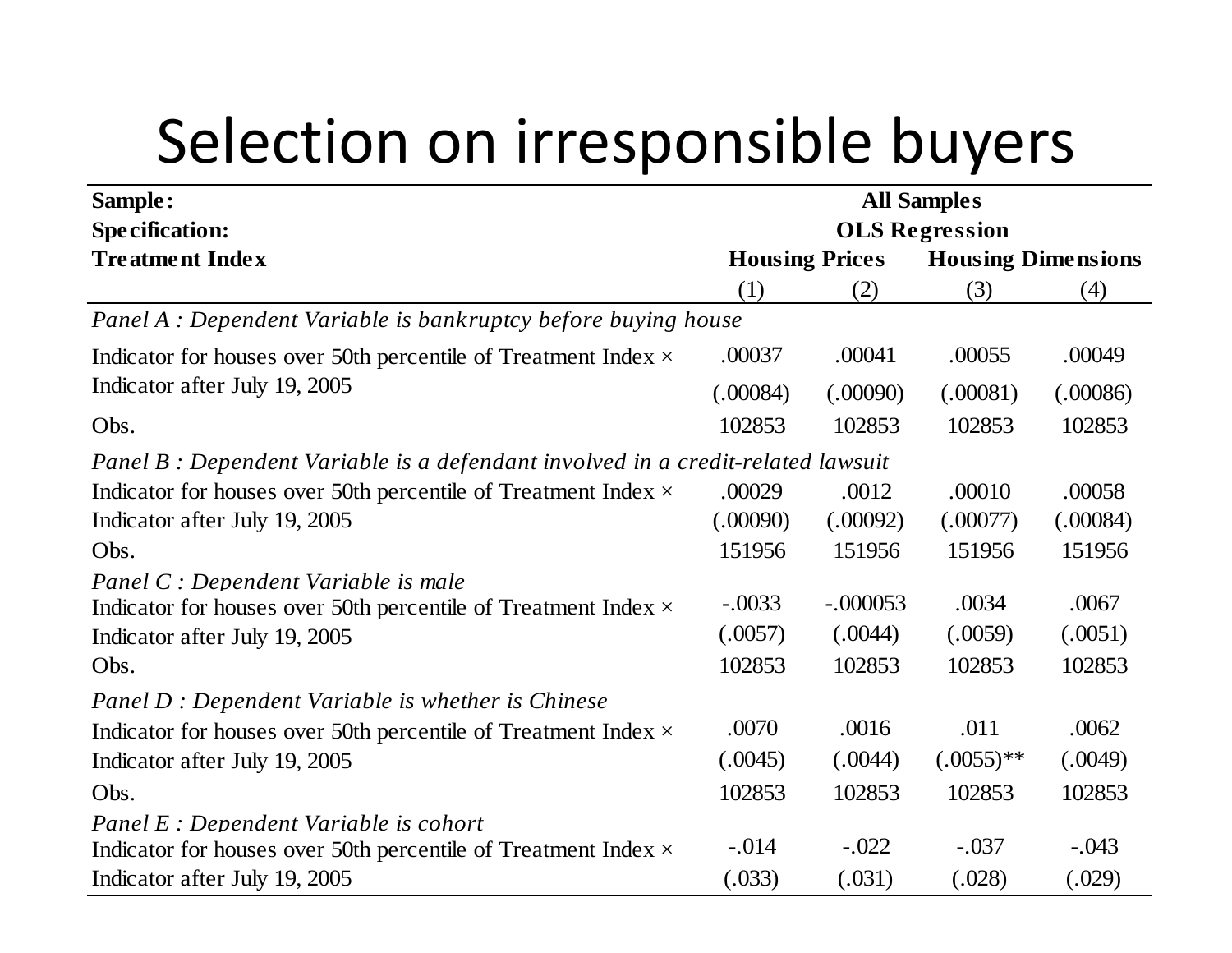# Possible Channels

- • Composition effect is unlikely to be the main channel
	- – $-$  The effect of 2002 policy change is close to zero
- Debt burden effect is likely to be the main channel
	- – $-$  First stage: those who buy expensive houses after the policy change in 2005 have higher LTV and monthly instalment
	- $-$  Buying expensive houses after the increase in LTV ratio increases the likelihood that the individual is <sup>a</sup> defendant in <sup>a</sup> credit related lawsuits.
	- – $-$  For those who are defendants in a credit related lawsuit, the impact of buying expensive house after LTV ratio increase on personal bankruptcy is greater than those who are not defendants in <sup>a</sup> credit related lawsuit
- There is no evidence about selection on irresponsible buyers